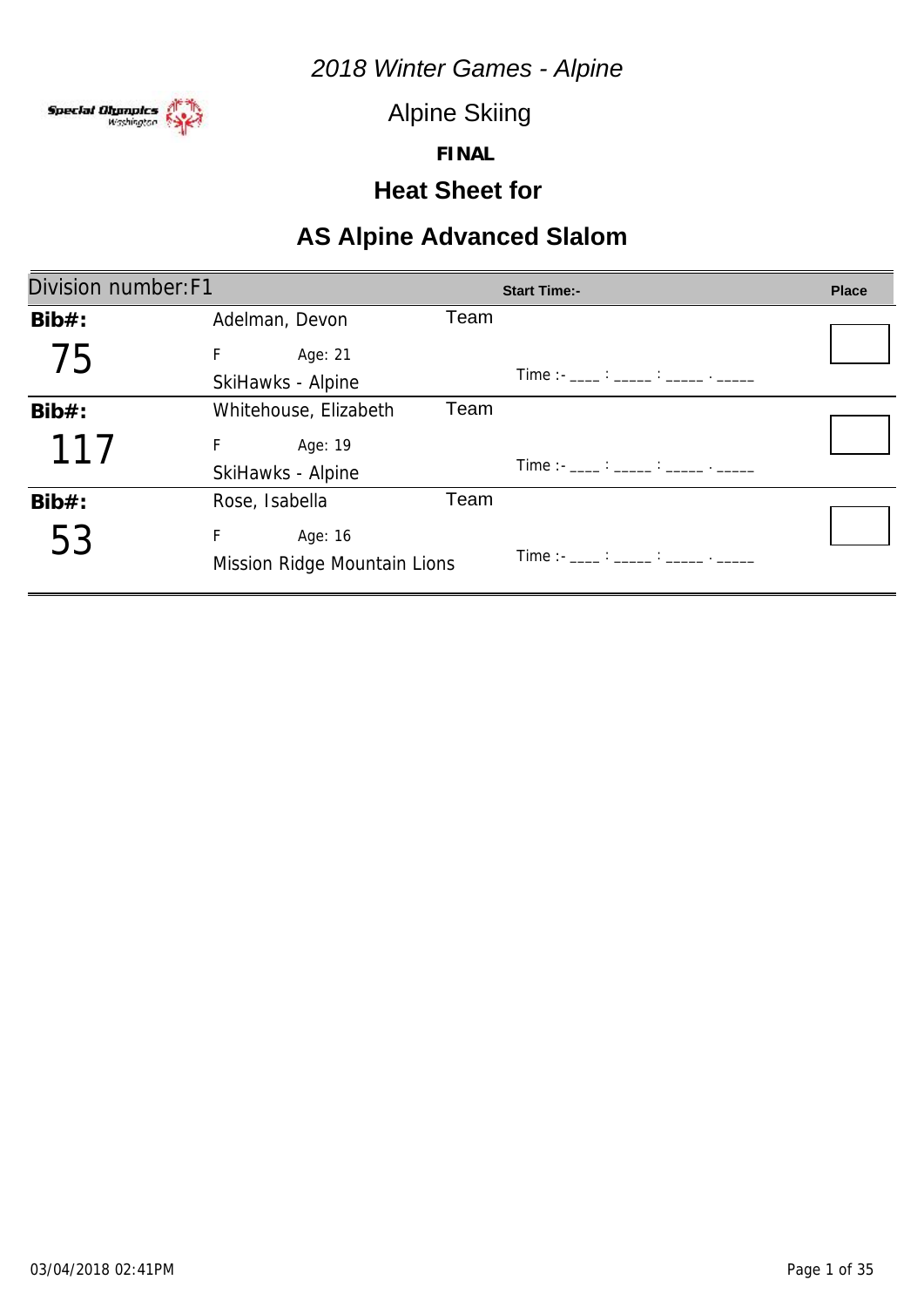

Alpine Skiing

**FINAL**

### **Heat Sheet for**

| Division number: F2 |                                  |      | <b>Start Time:-</b>                        | <b>Place</b> |
|---------------------|----------------------------------|------|--------------------------------------------|--------------|
| $Bib#$ :            | Friebe, Karen                    | Team |                                            |              |
| 38                  | F<br>Age: 30                     |      |                                            |              |
|                     | Cascade Ridge Racers - Alpine    |      | Time :- ____ : _____ : _____ . _____       |              |
| $Bib#$ :            | Wilson, Shara Benson             | Team |                                            |              |
| 74                  | F<br>Age: 33                     |      |                                            |              |
|                     | <b>Riverside Racers</b>          |      | Time :- ____ : _____ : _____ . _____       |              |
| $Bib#$ :            | Van Oppen, Elizabeth Marie Team  |      |                                            |              |
| 148                 | Age: 30<br>F                     |      |                                            |              |
|                     | Sno Phantoms - Alpine            |      |                                            |              |
| $Bib#$ :            | McKeown, Katie                   | Team |                                            |              |
|                     | F Age: 29                        |      |                                            |              |
|                     | SkiHawks - Alpine                |      | Time :- ___ : ____ : _____ : _____ . _____ |              |
| $Bib#$ :            | Gary, Julia                      | Team |                                            |              |
|                     | F<br>Age: 26                     |      |                                            |              |
|                     | SkiHawks - Alpine                |      | Time :- ____ : _____ : _____ . _____       |              |
| $Bib#$ :            | Schubothe, Shirley Angelina Team |      |                                            |              |
| 146                 | F Age: 34                        |      |                                            |              |
|                     | Sno Phantoms - Alpine            |      | Time :- ____ : _____ : _____ . _____       |              |
|                     |                                  |      |                                            |              |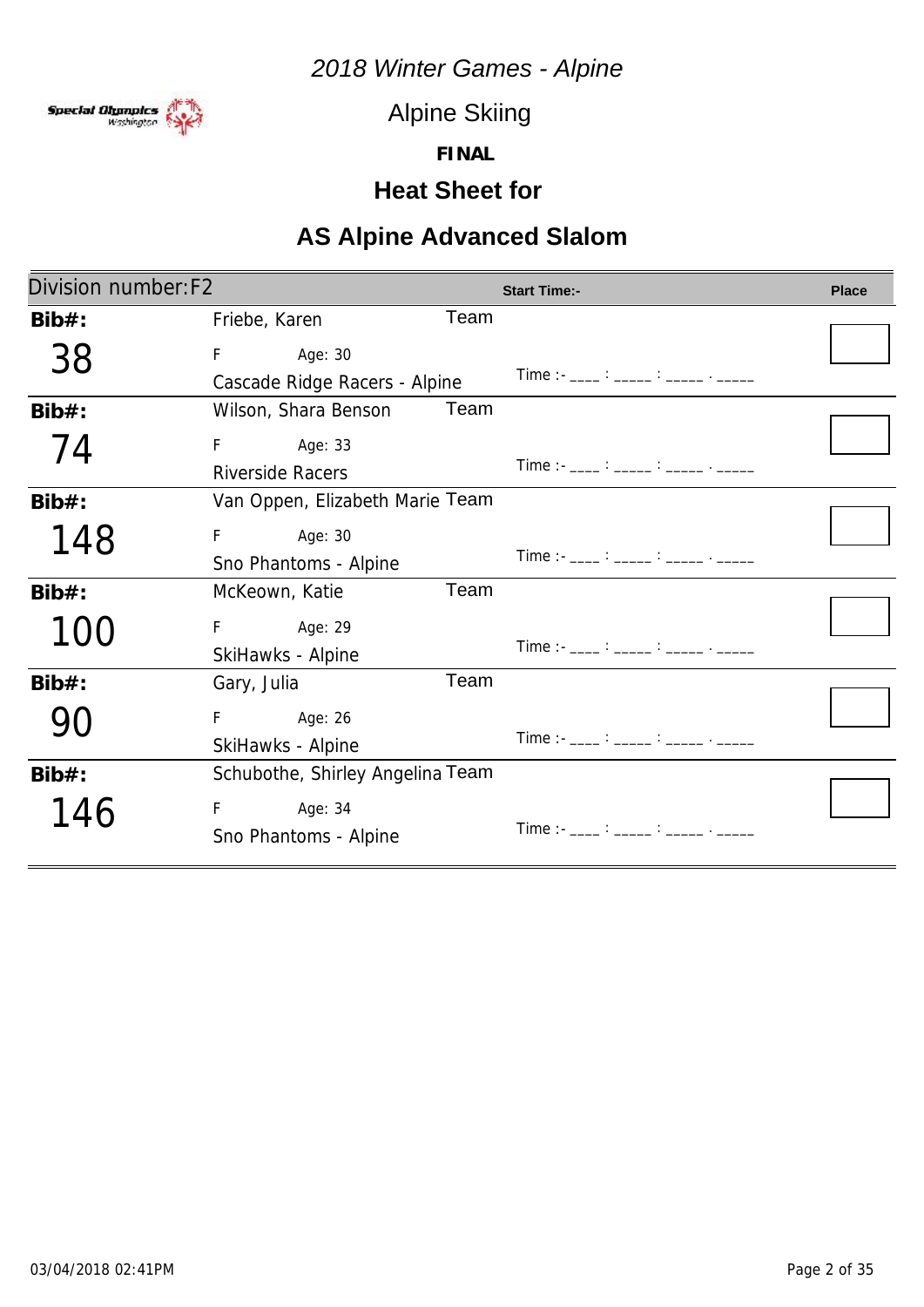

Alpine Skiing

**FINAL**

### **Heat Sheet for**

| Division number: F3 |                                          |      | <b>Start Time:-</b>                                                                                                                                                                                                                                                                                    | <b>Place</b> |
|---------------------|------------------------------------------|------|--------------------------------------------------------------------------------------------------------------------------------------------------------------------------------------------------------------------------------------------------------------------------------------------------------|--------------|
| $Bib#$ :            | Claussen, Kari                           | Team |                                                                                                                                                                                                                                                                                                        |              |
|                     | F<br>Age: 49<br>SkiHawks - Alpine        |      | $Time:  \frac{?}{?}$ $\frac{?}{?}$ $\frac{?}{?}$ $\frac{?}{?}$ $\frac{?}{?}$                                                                                                                                                                                                                           |              |
| $Bib#$ :            | Kimble, Jo                               | Team |                                                                                                                                                                                                                                                                                                        |              |
| 93                  | F Age: 37<br>SkiHawks - Alpine           |      | $Time:  \frac{?}{?}$ $\frac{?}{?}$ $\frac{?}{?}$ $\frac{?}{?}$ $\frac{?}{?}$                                                                                                                                                                                                                           |              |
| $Bib#$ :            | Shepherd, Catherine                      | Team |                                                                                                                                                                                                                                                                                                        |              |
| 27                  | Age: 22<br>F.<br><b>Bluewood Bombers</b> |      | $Time:  \frac{1}{2}$ : $\frac{1}{2}$ : $\frac{1}{2}$ : $\frac{1}{2}$ : $\frac{1}{2}$ : $\frac{1}{2}$ : $\frac{1}{2}$ : $\frac{1}{2}$ : $\frac{1}{2}$ : $\frac{1}{2}$ : $\frac{1}{2}$ : $\frac{1}{2}$ : $\frac{1}{2}$ : $\frac{1}{2}$ : $\frac{1}{2}$ : $\frac{1}{2}$ : $\frac{1}{2}$ : $\frac{1}{2}$ : |              |
| $Bib#$ :            | McWilliams, Sarah                        | Team |                                                                                                                                                                                                                                                                                                        |              |
| 102                 | F.<br>Age: 37<br>SkiHawks - Alpine       |      | $Time:  \frac{1}{2}$ : $\frac{1}{2}$ : $\frac{1}{2}$ : $\frac{1}{2}$ : $\frac{1}{2}$ : $\frac{1}{2}$ : $\frac{1}{2}$                                                                                                                                                                                   |              |
| $Bib#$ :            | Brown, Xan                               | Team |                                                                                                                                                                                                                                                                                                        |              |
|                     | F<br>Age: 50<br>SkiHawks - Alpine        |      | Time :- ____ : _____ : _____ . _____                                                                                                                                                                                                                                                                   |              |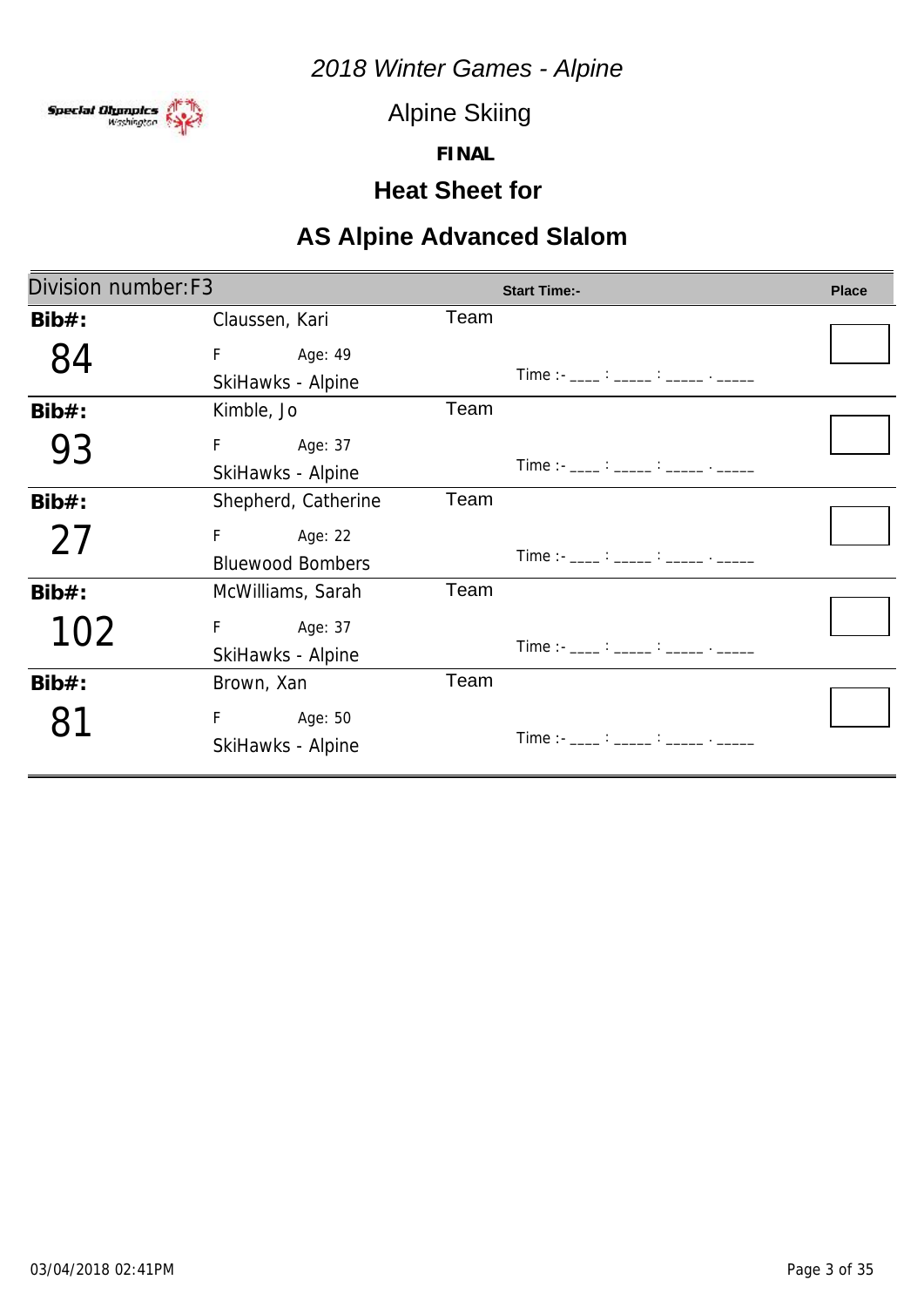

Alpine Skiing

**FINAL**

### **Heat Sheet for**

| Division number: F4 |                   | <b>Start Time:-</b>                                                                                                                                                                                                                                                                                    | <b>Place</b> |
|---------------------|-------------------|--------------------------------------------------------------------------------------------------------------------------------------------------------------------------------------------------------------------------------------------------------------------------------------------------------|--------------|
| $Bib#$ :            | Soha, Stephanie   | Team                                                                                                                                                                                                                                                                                                   |              |
| 112                 | Age: 38           |                                                                                                                                                                                                                                                                                                        |              |
|                     | SkiHawks - Alpine | $Time:  \frac{1}{2}$ : $\frac{1}{2}$ : $\frac{1}{2}$ : $\frac{1}{2}$ : $\frac{1}{2}$ : $\frac{1}{2}$ : $\frac{1}{2}$ : $\frac{1}{2}$ : $\frac{1}{2}$ : $\frac{1}{2}$ : $\frac{1}{2}$ : $\frac{1}{2}$ : $\frac{1}{2}$ : $\frac{1}{2}$ : $\frac{1}{2}$ : $\frac{1}{2}$ : $\frac{1}{2}$ : $\frac{1}{2}$ : |              |
| $Bib#$ :            | Mougel, Marjorie  | Team                                                                                                                                                                                                                                                                                                   |              |
| 104                 | F<br>Age: 28      |                                                                                                                                                                                                                                                                                                        |              |
|                     | SkiHawks - Alpine | Time :- ____ : _____ : _____ . _____                                                                                                                                                                                                                                                                   |              |
| $Bib#$ :            | Barry, Christina  | Team                                                                                                                                                                                                                                                                                                   |              |
| 77                  | F<br>Age: 38      |                                                                                                                                                                                                                                                                                                        |              |
|                     | SkiHawks - Alpine |                                                                                                                                                                                                                                                                                                        |              |
|                     |                   |                                                                                                                                                                                                                                                                                                        |              |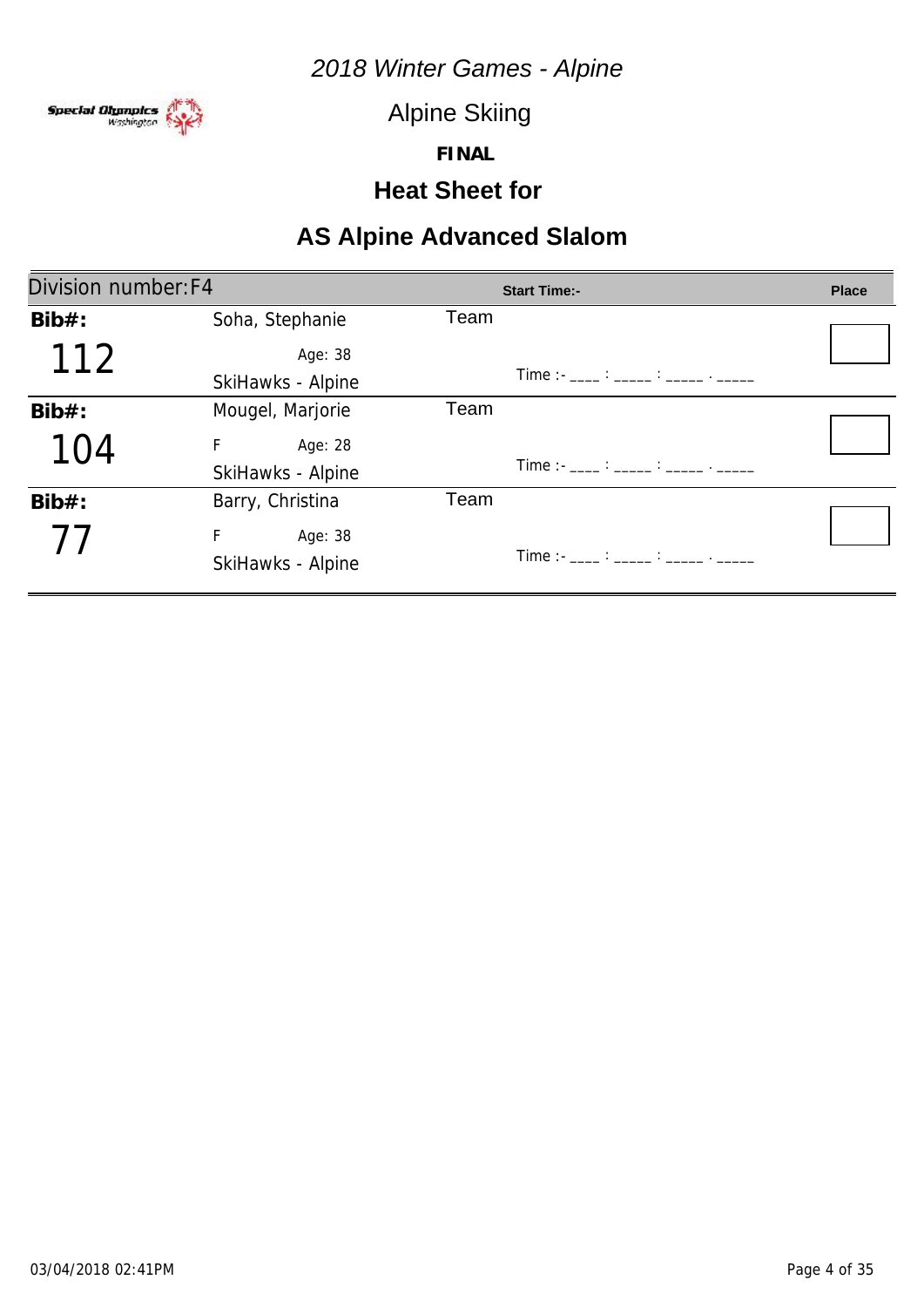

Alpine Skiing

**FINAL**

### **Heat Sheet for**

| Division number: M1 |                                                                                                                                                                                                                                                     |      | <b>Start Time:-</b>                        | <b>Place</b> |
|---------------------|-----------------------------------------------------------------------------------------------------------------------------------------------------------------------------------------------------------------------------------------------------|------|--------------------------------------------|--------------|
| $Bib#$ :            | Graham, Aidan                                                                                                                                                                                                                                       | Team |                                            |              |
|                     | Age: 15<br>M <sub>2</sub> and the state of the state of the state of the state of the state of the state of the state of the state of the state of the state of the state of the state of the state of the state of the state of the state of the s |      |                                            |              |
|                     | SkiHawks - Alpine                                                                                                                                                                                                                                   |      | Time :- ____ : _____ : _____ . _____       |              |
| $Bib#$ :            | Colburn, Chase                                                                                                                                                                                                                                      | Team |                                            |              |
| 65                  | M<br>Age: 20                                                                                                                                                                                                                                        |      |                                            |              |
|                     | <b>Riverside Racers</b>                                                                                                                                                                                                                             |      | Time :- ____ : _____ : _____ . _____       |              |
| $Bib#$ :            | Nielsen, Connor                                                                                                                                                                                                                                     | Team |                                            |              |
| 177                 | M <sub>2</sub><br>Age: 18                                                                                                                                                                                                                           |      |                                            |              |
|                     | <b>Tri-Cities Ski Wolves</b>                                                                                                                                                                                                                        |      | Time :- ____ : _____ : _____ . _____       |              |
| $Bib#$ :            | Fender, Ashton                                                                                                                                                                                                                                      | Team |                                            |              |
| 36                  | M<br>Age: 18                                                                                                                                                                                                                                        |      |                                            |              |
|                     | Cascade Ridge Racers - Alpine                                                                                                                                                                                                                       |      | Time :- ___ : ____ : _____ : _____ . _____ |              |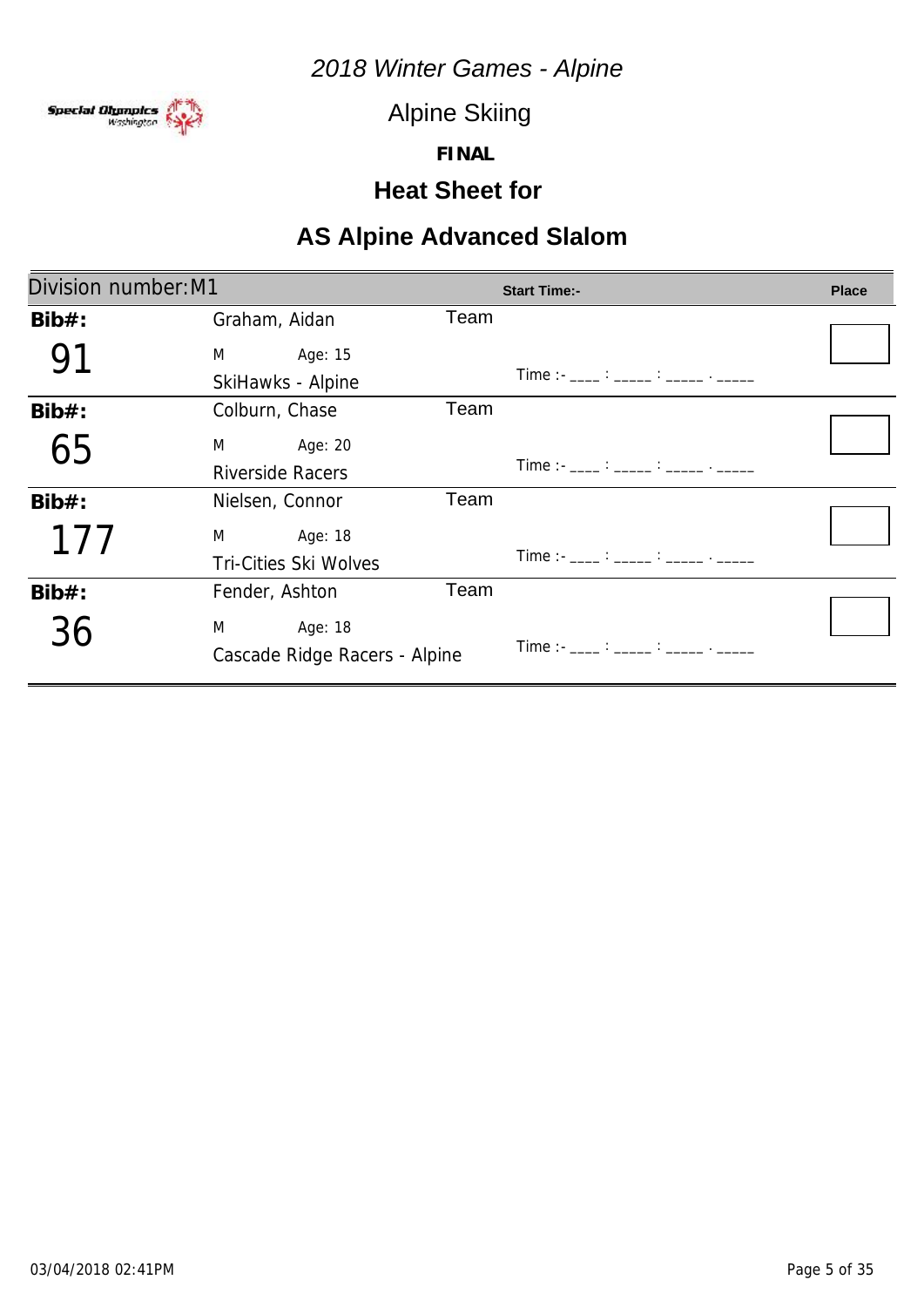

Alpine Skiing

**FINAL**

### **Heat Sheet for**

| Division number: M2 |                                                                                                                                                                                                                                                     | <b>Start Time:-</b>                                                                                                                                                                                                                                                                                    | <b>Place</b> |
|---------------------|-----------------------------------------------------------------------------------------------------------------------------------------------------------------------------------------------------------------------------------------------------|--------------------------------------------------------------------------------------------------------------------------------------------------------------------------------------------------------------------------------------------------------------------------------------------------------|--------------|
| $Bib#$ :            | Johnson, Kyle D.                                                                                                                                                                                                                                    | Team                                                                                                                                                                                                                                                                                                   |              |
|                     | Age: 25<br>M <sub>2</sub> and the state of the state of the state of the state of the state of the state of the state of the state of the state of the state of the state of the state of the state of the state of the state of the state of the s |                                                                                                                                                                                                                                                                                                        |              |
|                     | 49 Degrees North Stars                                                                                                                                                                                                                              | Time :- ____ : _____ : _____ . _____                                                                                                                                                                                                                                                                   |              |
| $Bib#$ :            | Poor, Skyler                                                                                                                                                                                                                                        | Team                                                                                                                                                                                                                                                                                                   |              |
| 13                  | Age: 32<br>M                                                                                                                                                                                                                                        |                                                                                                                                                                                                                                                                                                        |              |
|                     | Baker 542 Ride-Alpine                                                                                                                                                                                                                               | $Time:  \frac{1}{2}$ : $\frac{1}{2}$ : $\frac{1}{2}$ : $\frac{1}{2}$ : $\frac{1}{2}$ : $\frac{1}{2}$ : $\frac{1}{2}$ : $\frac{1}{2}$ : $\frac{1}{2}$ : $\frac{1}{2}$ : $\frac{1}{2}$ : $\frac{1}{2}$ : $\frac{1}{2}$ : $\frac{1}{2}$ : $\frac{1}{2}$ : $\frac{1}{2}$ : $\frac{1}{2}$ : $\frac{1}{2}$ : |              |
| $Bib#$ :            | Dews, Ian                                                                                                                                                                                                                                           | Team                                                                                                                                                                                                                                                                                                   |              |
|                     | Age: 47<br>M <sub>2</sub>                                                                                                                                                                                                                           |                                                                                                                                                                                                                                                                                                        |              |
|                     | SkiHawks - Alpine                                                                                                                                                                                                                                   | Time :- ____ : _____ : _____ . _____                                                                                                                                                                                                                                                                   |              |
| $Bib#$ :            | Kaleikini, Travis N.                                                                                                                                                                                                                                | Team                                                                                                                                                                                                                                                                                                   |              |
|                     | Age: 24<br>M                                                                                                                                                                                                                                        |                                                                                                                                                                                                                                                                                                        |              |
|                     | <b>Riverside Racers</b>                                                                                                                                                                                                                             | Time : $\frac{1}{2}$ : $\frac{1}{2}$ : $\frac{1}{2}$ : $\frac{1}{2}$ : $\frac{1}{2}$ : $\frac{1}{2}$ : $\frac{1}{2}$ : $\frac{1}{2}$ : $\frac{1}{2}$ : $\frac{1}{2}$ : $\frac{1}{2}$ : $\frac{1}{2}$ : $\frac{1}{2}$ : $\frac{1}{2}$ : $\frac{1}{2}$ : $\frac{1}{2}$ : $\frac{1}{2}$ : $\frac{1}{2}$   |              |
|                     |                                                                                                                                                                                                                                                     |                                                                                                                                                                                                                                                                                                        |              |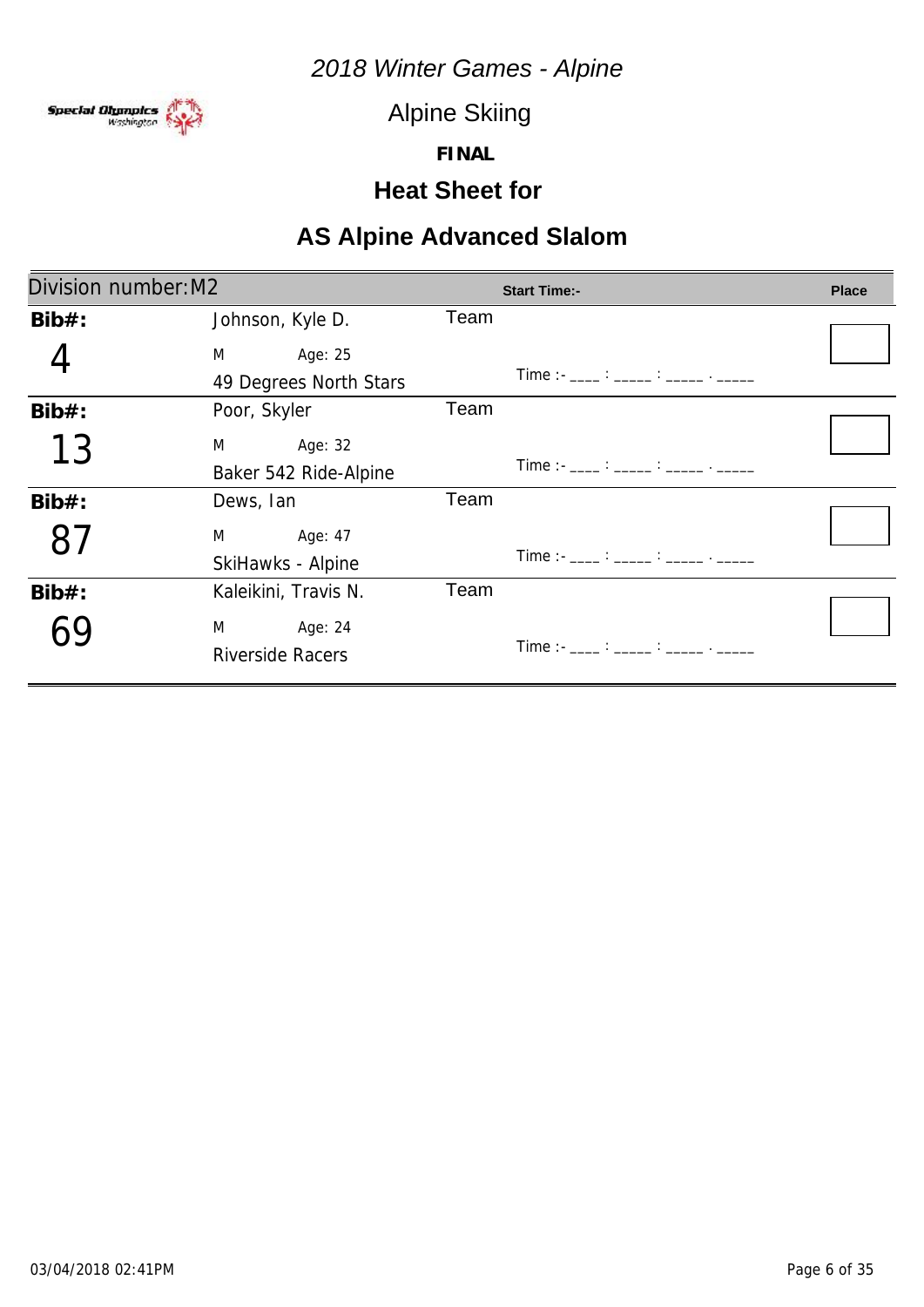

Alpine Skiing

**FINAL**

### **Heat Sheet for**

| Division number: M3 |                               |      | <b>Start Time:-</b>                                                                                                                                                                                                                                                                                    | <b>Place</b> |
|---------------------|-------------------------------|------|--------------------------------------------------------------------------------------------------------------------------------------------------------------------------------------------------------------------------------------------------------------------------------------------------------|--------------|
| $Bib#$ :            | Serven, Bruce E.              | Team |                                                                                                                                                                                                                                                                                                        |              |
|                     | Age: 58<br>M                  |      |                                                                                                                                                                                                                                                                                                        |              |
|                     | 49 Degrees North Stars        |      | $Time: 11.22: 12.22: 12.22: 12.22: 12.22: 12.22: 12.22: 12.22: 12.22: 12.22: 12.22: 12.22: 12.22: 12.22: 12.22: 12.22: 12.22: 12.22: 12.22: 12.22: 12.22: 12.22: 12.22: 12.22: 12.22: 12.22: 12.22: 12.22: 12.22: 12.22: 12.22: $                                                                      |              |
| $Bib#$ :            | Caldwell, Dan                 | Team |                                                                                                                                                                                                                                                                                                        |              |
| 83                  | M Age: 55                     |      |                                                                                                                                                                                                                                                                                                        |              |
|                     | SkiHawks - Alpine             |      | Time :- ____ : _____ : _____ . _____                                                                                                                                                                                                                                                                   |              |
| $Bib#$ :            | Travis, Miles                 | Team |                                                                                                                                                                                                                                                                                                        |              |
| 115                 | Age: 27<br>M                  |      |                                                                                                                                                                                                                                                                                                        |              |
|                     | SkiHawks - Alpine             |      | $Time:  \frac{1}{2}$ : $\frac{1}{2}$ : $\frac{1}{2}$ : $\frac{1}{2}$ : $\frac{1}{2}$ : $\frac{1}{2}$ : $\frac{1}{2}$ : $\frac{1}{2}$ : $\frac{1}{2}$ : $\frac{1}{2}$ : $\frac{1}{2}$ : $\frac{1}{2}$ : $\frac{1}{2}$ : $\frac{1}{2}$ : $\frac{1}{2}$ : $\frac{1}{2}$ : $\frac{1}{2}$ : $\frac{1}{2}$ : |              |
| $Bib#$ :            | Cloud, Carl                   | Team |                                                                                                                                                                                                                                                                                                        |              |
| 35                  | Age: 50<br>M                  |      |                                                                                                                                                                                                                                                                                                        |              |
|                     | Cascade Ridge Racers - Alpine |      | $Time:  \frac{1}{2}$ : $\frac{1}{2}$ : $\frac{1}{2}$ : $\frac{1}{2}$ : $\frac{1}{2}$ : $\frac{1}{2}$ : $\frac{1}{2}$ : $\frac{1}{2}$ : $\frac{1}{2}$ : $\frac{1}{2}$ : $\frac{1}{2}$ : $\frac{1}{2}$ : $\frac{1}{2}$ : $\frac{1}{2}$ : $\frac{1}{2}$ : $\frac{1}{2}$ : $\frac{1}{2}$ : $\frac{1}{2}$ : |              |
| $Bib#$ :            | Meyer, Kenneth                | Team |                                                                                                                                                                                                                                                                                                        |              |
| 25                  | M<br>Age: 27                  |      |                                                                                                                                                                                                                                                                                                        |              |
|                     | <b>Bluewood Bombers</b>       |      | Time : - ____ : _____ : _____ . _____                                                                                                                                                                                                                                                                  |              |
| $Bib#$ :            | Johnson, Robert K.            | Team |                                                                                                                                                                                                                                                                                                        |              |
|                     | M Age: 60                     |      |                                                                                                                                                                                                                                                                                                        |              |
|                     | <b>Riverside Racers</b>       |      | Time :- ____ : _____ : _____ : _____ . _____                                                                                                                                                                                                                                                           |              |
|                     |                               |      |                                                                                                                                                                                                                                                                                                        |              |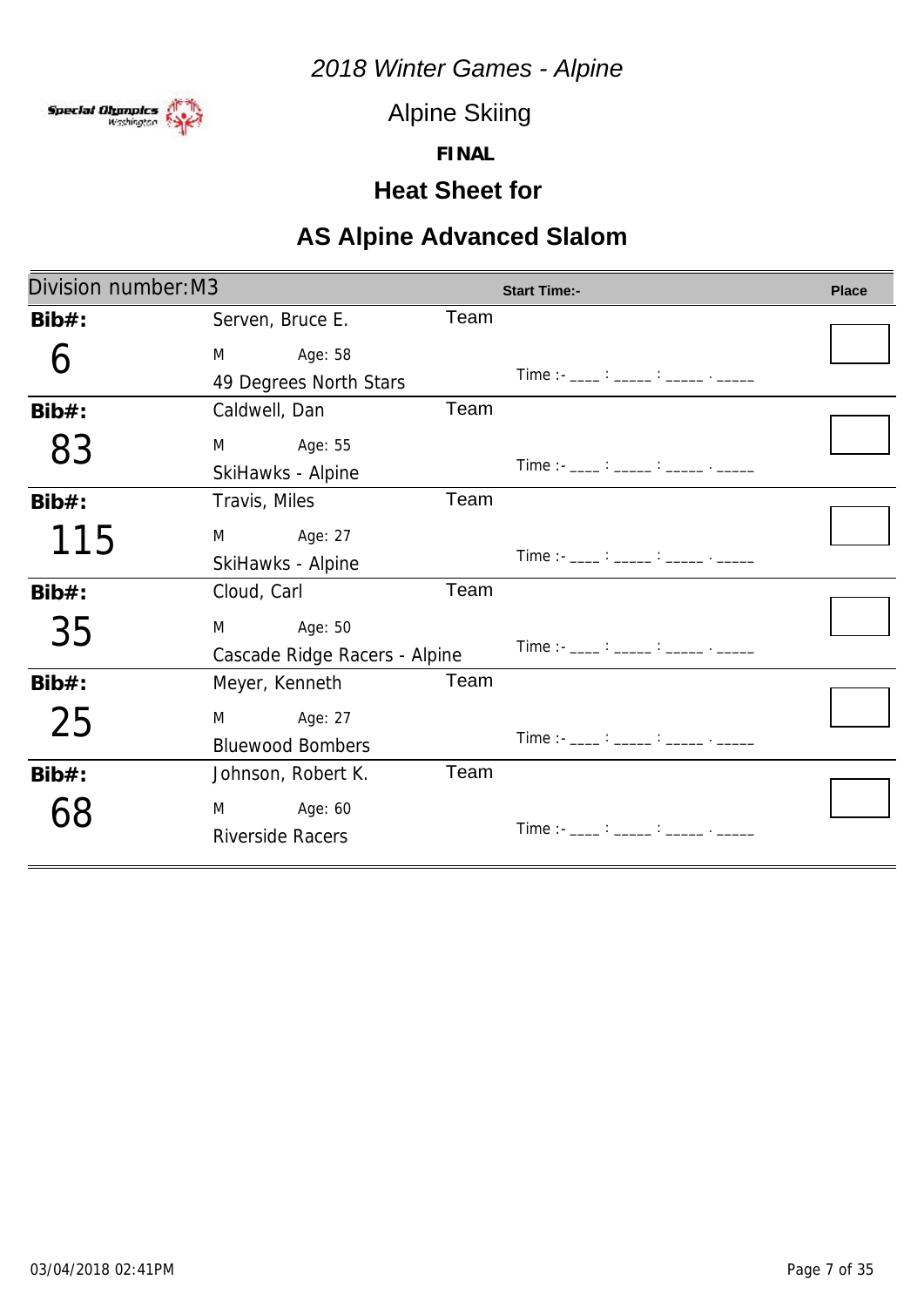

Alpine Skiing

**FINAL**

# **Heat Sheet for**

| Division number: M4 |                           |      | <b>Start Time:-</b>                                                                                                   | <b>Place</b> |
|---------------------|---------------------------|------|-----------------------------------------------------------------------------------------------------------------------|--------------|
| $Bib#$ :            | White, Robert             | Team |                                                                                                                       |              |
| 28                  | Age: 36<br>M              |      |                                                                                                                       |              |
|                     | <b>Bluewood Bombers</b>   |      | Time :- ____ : _____ : _____ . _____                                                                                  |              |
| $Bib#$ :            | McElwrath, Robert         | Team |                                                                                                                       |              |
| 24                  | Age: 45<br>M              |      |                                                                                                                       |              |
|                     | <b>Bluewood Bombers</b>   |      | Time :- ____ : _____ : _____ . _____                                                                                  |              |
| $Bib#$ :            | Silvestri, Colin          | Team |                                                                                                                       |              |
| 110                 | Age: 35<br>M              |      |                                                                                                                       |              |
|                     | SkiHawks - Alpine         |      | $Time: -$ : $\frac{1}{100}$ : $\frac{1}{100}$ : $\frac{1}{100}$ : $\frac{1}{100}$ : $\frac{1}{100}$ : $\frac{1}{100}$ |              |
| $Bib#$ :            | Johnson, Tyler B.         | Team |                                                                                                                       |              |
| 158                 | Age: 35<br>M              |      |                                                                                                                       |              |
|                     | Spokane Powderhounds      |      | Time :- ____ : _____ : _____ . _____                                                                                  |              |
| $Bib#$ :            | Unbewust, Jerry           | Team |                                                                                                                       |              |
| 165                 | Age: 45<br>M              |      |                                                                                                                       |              |
|                     | Spokane Powderhounds      |      | Time : - ____ : _____ : _____ . _____                                                                                 |              |
| $Bib#$ :            | Storer II, Cecil John     | Team |                                                                                                                       |              |
| 72                  | Age: 30<br>M <sub>2</sub> |      |                                                                                                                       |              |
|                     | <b>Riverside Racers</b>   |      | Time :- ____ : _____ : _____ : _____ . _____                                                                          |              |
|                     |                           |      |                                                                                                                       |              |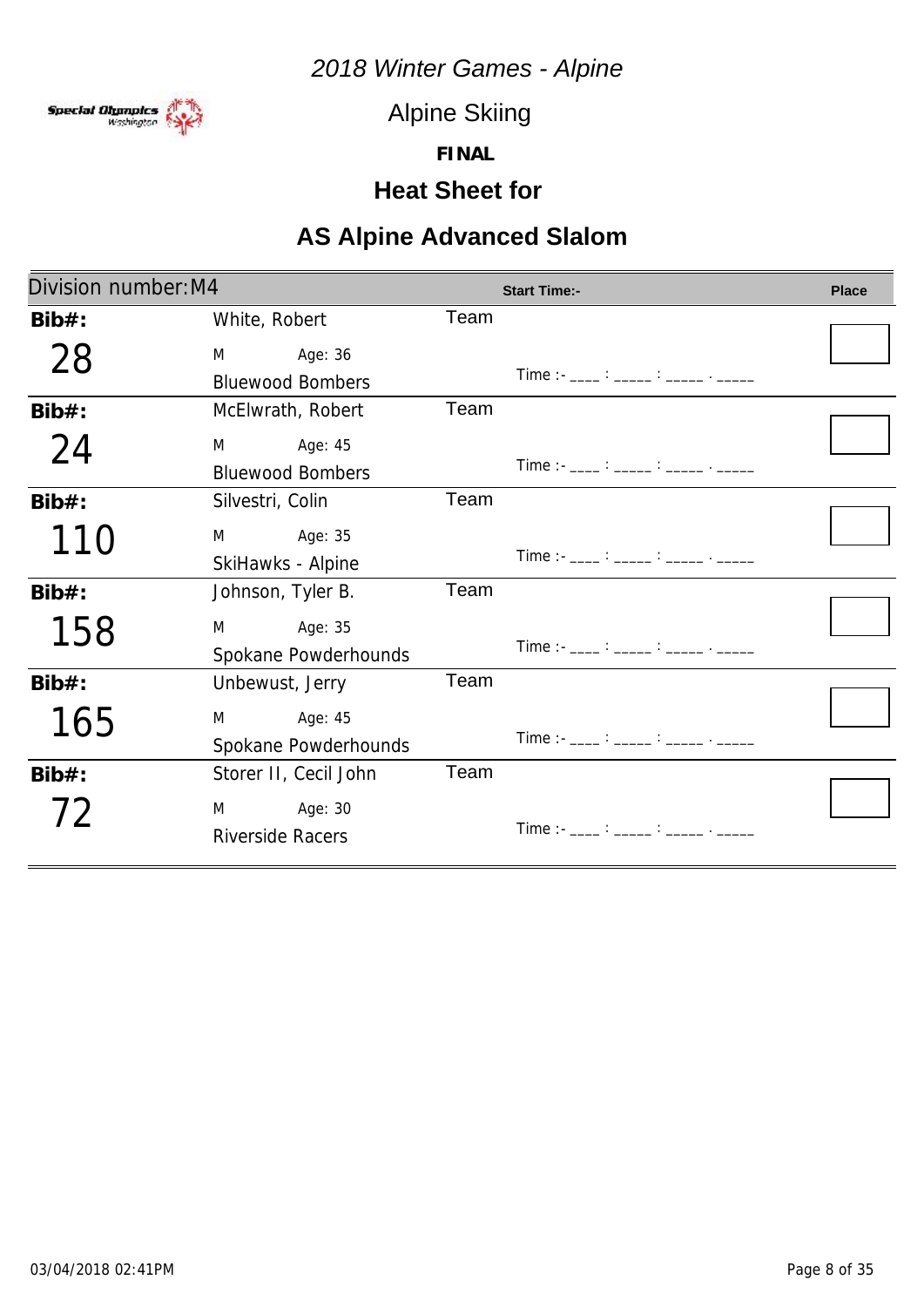

Alpine Skiing

**FINAL**

### **Heat Sheet for**

| Division number: M5 |                                               |      | <b>Start Time:-</b>                                                                                                                                                                                                                                                                                    | <b>Place</b> |
|---------------------|-----------------------------------------------|------|--------------------------------------------------------------------------------------------------------------------------------------------------------------------------------------------------------------------------------------------------------------------------------------------------------|--------------|
| $Bib#$ :            | Sudbeck, James                                | Team |                                                                                                                                                                                                                                                                                                        |              |
| 147                 | M<br>Age: 26<br>Sno Phantoms - Alpine         |      | $Time:  \frac{?}{?}$ $\frac{?}{?}$ $\frac{?}{?}$ $\frac{?}{?}$                                                                                                                                                                                                                                         |              |
| $Bib#$ :            | Ahmann, Shawn                                 | Team |                                                                                                                                                                                                                                                                                                        |              |
| 19                  | Age: 29<br>M<br><b>Bluewood Bombers</b>       |      | Time :- ____ : _____ : _____ . _____                                                                                                                                                                                                                                                                   |              |
| $Bib#$ :            | Young, Evan P.                                | Team |                                                                                                                                                                                                                                                                                                        |              |
| 183                 | Age: 39<br>M<br><b>Tri-Cities Ski Wolves</b>  |      | Time : - ____ : _____ : _____ . _____                                                                                                                                                                                                                                                                  |              |
| $Bib#$ :            | Kinkade, Chris                                | Team |                                                                                                                                                                                                                                                                                                        |              |
| 94                  | Age: 53<br>M<br>SkiHawks - Alpine             |      | $Time:  \frac{1}{2}$ : $\frac{1}{2}$ : $\frac{1}{2}$ : $\frac{1}{2}$ : $\frac{1}{2}$ : $\frac{1}{2}$ : $\frac{1}{2}$ : $\frac{1}{2}$ : $\frac{1}{2}$ : $\frac{1}{2}$ : $\frac{1}{2}$ : $\frac{1}{2}$ : $\frac{1}{2}$ : $\frac{1}{2}$ : $\frac{1}{2}$ : $\frac{1}{2}$ : $\frac{1}{2}$ : $\frac{1}{2}$ : |              |
| $Bib#$ :            | Lemmon, Sean                                  | Team |                                                                                                                                                                                                                                                                                                        |              |
| 95                  | Age: 42<br>M<br>SkiHawks - Alpine             |      | Time :- $\frac{1}{2}$ : $\frac{1}{2}$ : $\frac{1}{2}$ : $\frac{1}{2}$ : $\frac{1}{2}$ : $\frac{1}{2}$                                                                                                                                                                                                  |              |
| $Bib#$ :            | Uhler, Travis                                 | Team |                                                                                                                                                                                                                                                                                                        |              |
| 45                  | M<br>Age: 45<br>Cascade Ridge Racers - Alpine |      | Time :- ____ : _____ : _____ . _____                                                                                                                                                                                                                                                                   |              |
| $Bib#$ :            | Johnescu, Stephen                             | Team |                                                                                                                                                                                                                                                                                                        |              |
| $4^{\circ}$         | Age: 20<br>M<br>Cascade Ridge Racers - Alpine |      | Time :- ____ : _____ : _____ . _____                                                                                                                                                                                                                                                                   |              |
| $Bib#$ :            | Bookter, Colby                                | Team |                                                                                                                                                                                                                                                                                                        |              |
|                     | Age: 42<br>M<br>SkiHawks - Alpine             |      | $Time: -$ : $\frac{1}{100}$ : $\frac{1}{100}$ : $\frac{1}{100}$ : $\frac{1}{100}$ : $\frac{1}{100}$ : $\frac{1}{100}$                                                                                                                                                                                  |              |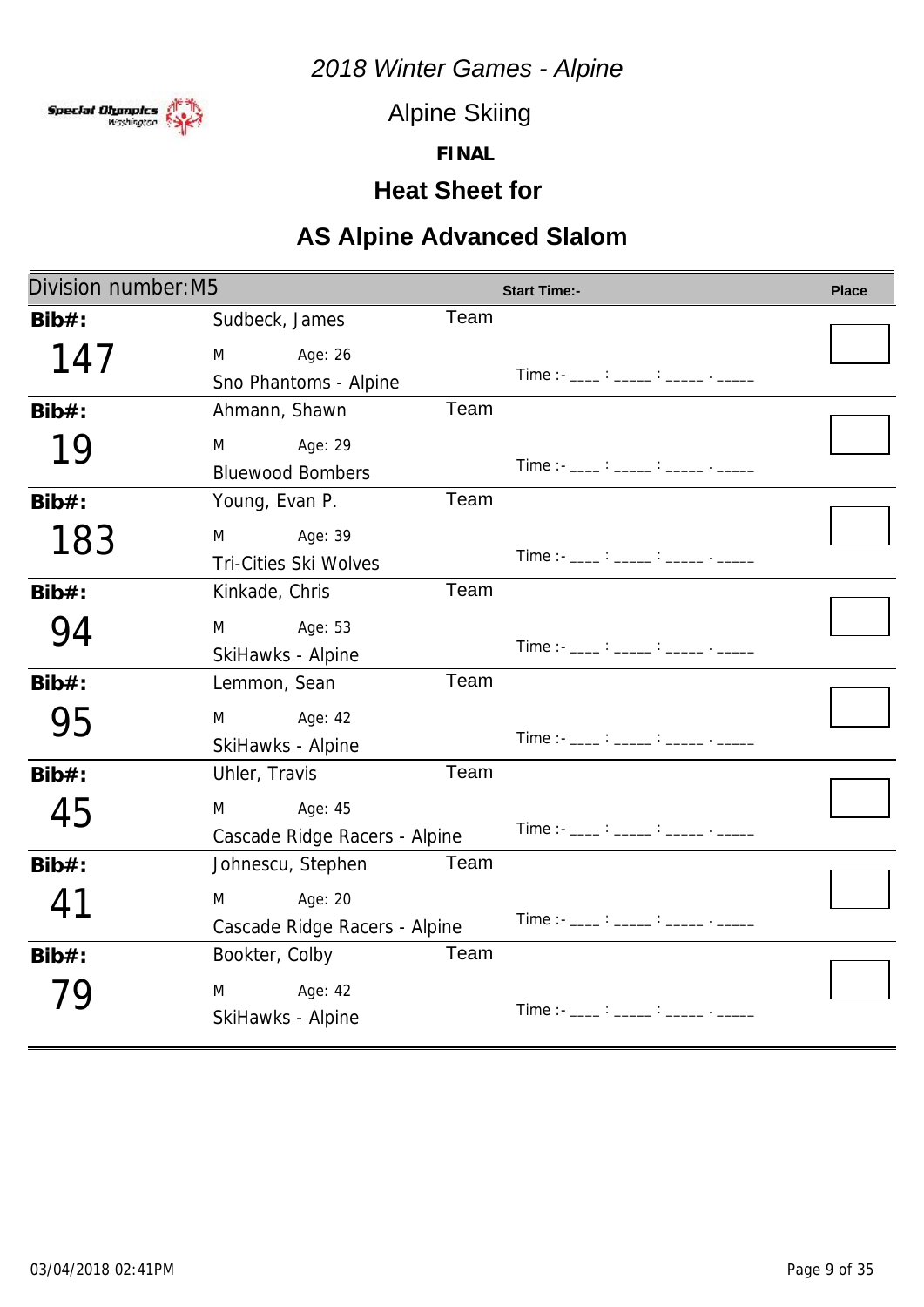

Alpine Skiing

**FINAL**

### **Heat Sheet for**

# **AS Alpine Advanced Unified Slalom**

| Division number: F1 |                           | <b>Start Time:-</b>                                                                                                                                                                                                                                                                                  | <b>Place</b> |
|---------------------|---------------------------|------------------------------------------------------------------------------------------------------------------------------------------------------------------------------------------------------------------------------------------------------------------------------------------------------|--------------|
| $Bib#$ :            | Kinkade, Leslie Martin    | Team Martin/Kinkade                                                                                                                                                                                                                                                                                  |              |
| 133                 | F.<br>Age: 54             |                                                                                                                                                                                                                                                                                                      |              |
|                     | SkiHawks - Alpine         | Time :- ____ : _____ : _____ . _____                                                                                                                                                                                                                                                                 |              |
| $Bib#$ :            | Adelman, Devon            | Team Roseman/Adelman                                                                                                                                                                                                                                                                                 |              |
| 75                  | F <sub>a</sub><br>Age: 21 |                                                                                                                                                                                                                                                                                                      |              |
|                     | SkiHawks - Alpine         | Time :- ____ : _____ : _____ : _____ . _____                                                                                                                                                                                                                                                         |              |
| $Bib#$ :            | Roseman, Shawn            | Team Roseman/Adelman                                                                                                                                                                                                                                                                                 |              |
| 141                 | F Age: 48                 |                                                                                                                                                                                                                                                                                                      |              |
|                     | SkiHawks - Alpine         | Time :- $\frac{1}{2}$ : $\frac{1}{2}$ : $\frac{1}{2}$ : $\frac{1}{2}$ : $\frac{1}{2}$ : $\frac{1}{2}$ : $\frac{1}{2}$                                                                                                                                                                                |              |
| $Bib#$ :            | Martin, Angela            | Team Martin/Kinkade                                                                                                                                                                                                                                                                                  |              |
|                     | F.<br>Age: 51             |                                                                                                                                                                                                                                                                                                      |              |
|                     | SkiHawks - Alpine         | Time : $\frac{1}{2}$ : $\frac{1}{2}$ : $\frac{1}{2}$ : $\frac{1}{2}$ : $\frac{1}{2}$ : $\frac{1}{2}$ : $\frac{1}{2}$ : $\frac{1}{2}$ : $\frac{1}{2}$ : $\frac{1}{2}$ : $\frac{1}{2}$ : $\frac{1}{2}$ : $\frac{1}{2}$ : $\frac{1}{2}$ : $\frac{1}{2}$ : $\frac{1}{2}$ : $\frac{1}{2}$ : $\frac{1}{2}$ |              |
|                     |                           |                                                                                                                                                                                                                                                                                                      |              |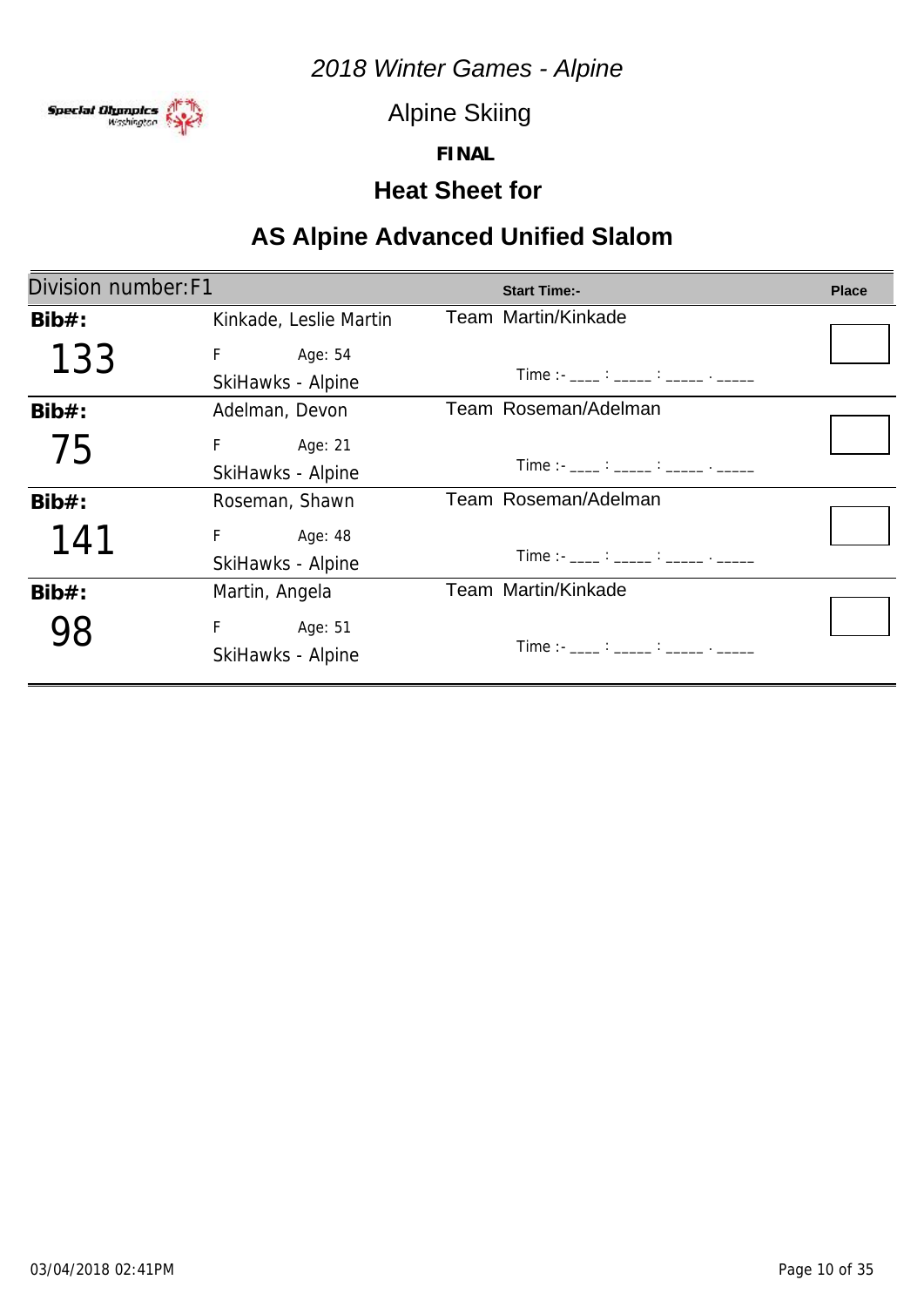

Alpine Skiing

**FINAL**

### **Heat Sheet for**

### **AS Alpine Advanced Unified Slalom**

| Division number: M1 |                         | <b>Start Time:-</b>                                                                                   | <b>Place</b> |
|---------------------|-------------------------|-------------------------------------------------------------------------------------------------------|--------------|
| $Bib#$ :            | Fairweather, Shane Cody | Team 49 Degrees North Stars                                                                           |              |
|                     | M Age: 34               |                                                                                                       |              |
|                     | 49 Degrees North Stars  | Time :- ____ : _____ : _____ . _____                                                                  |              |
| $Bib#$ :            | Watson, Sydney          | Team Watson/Watson                                                                                    |              |
| 14                  | F Age: 25               |                                                                                                       |              |
|                     | Baker 542 Ride-Alpine   | $Time:  \frac{?}{?}$ $\frac{?}{?}$ $\frac{?}{?}$ $\frac{?}{?}$ $\frac{?}{?}$                          |              |
| $Bib#$ :            | Reinhardt, Douglas I    | Team 49 Degrees North Stars                                                                           |              |
|                     | M Age: 56               |                                                                                                       |              |
|                     | 49 Degrees North Stars  | Time :- ____ : _____ : _____ . _____                                                                  |              |
| $Bib#$ :            | Barbee, Peter F         | Team Barbee/Moose                                                                                     |              |
| 76                  | M Age: 63               |                                                                                                       |              |
|                     | SkiHawks - Alpine       | Time :- ____ : _____ : _____ : ______ . _____                                                         |              |
| $Bib#$ :            | Moose, Kari Lynn        | Team Barbee/Moose                                                                                     |              |
| 103                 | F Age: 37               |                                                                                                       |              |
|                     | SkiHawks - Alpine       | Time :- $\frac{1}{2}$ : $\frac{1}{2}$ : $\frac{1}{2}$ : $\frac{1}{2}$ : $\frac{1}{2}$ : $\frac{1}{2}$ |              |
| $Bib#$ :            | Watson, Terry Dustin    | Team Watson/Watson                                                                                    |              |
| 18                  | M Age: 23               |                                                                                                       |              |
|                     | Baker 542 Ride-Alpine   | Time :- ___ : ____ : _____ : _____ . _____                                                            |              |
|                     |                         |                                                                                                       |              |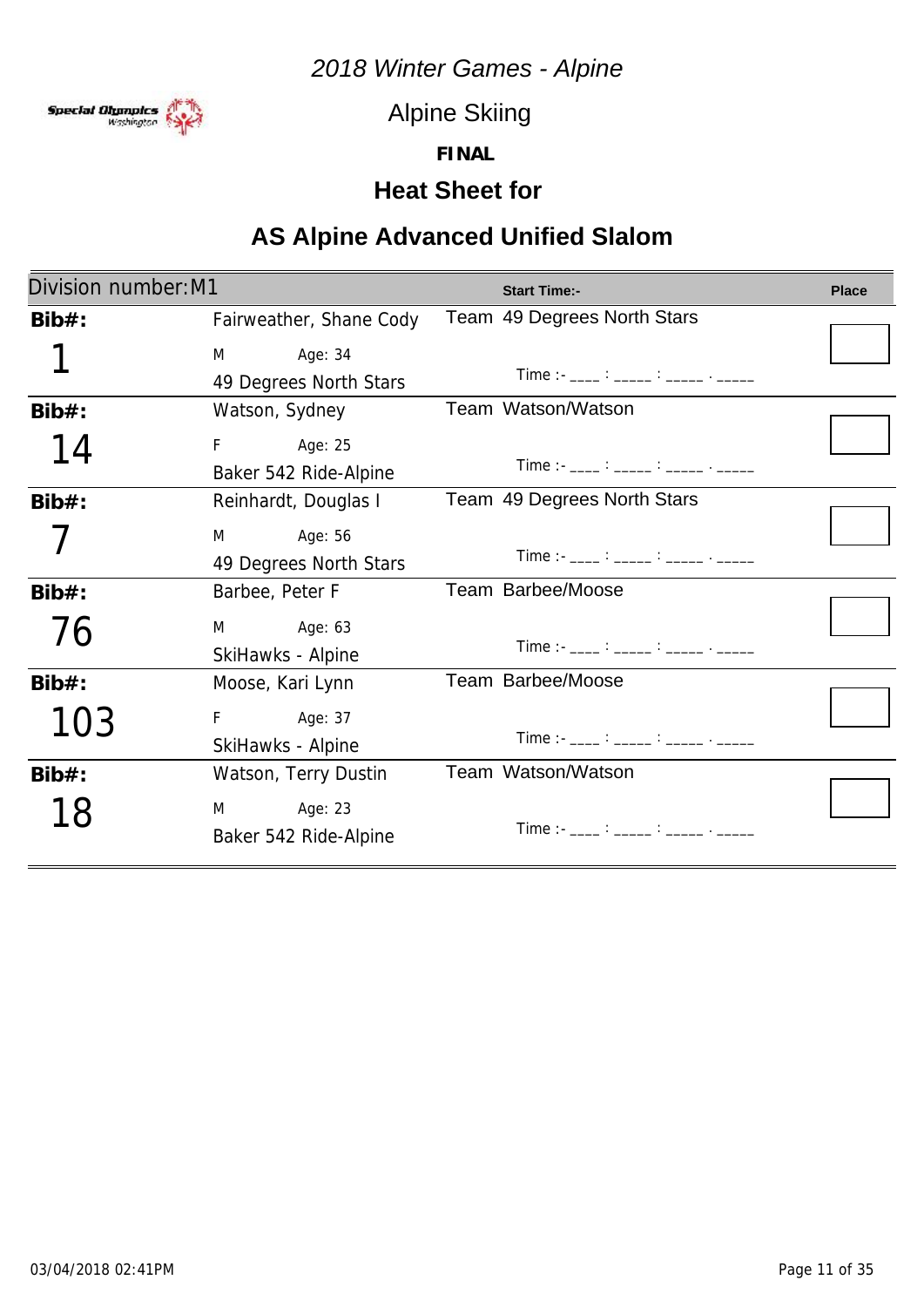

Alpine Skiing

**FINAL**

### **Heat Sheet for**

### **AS Alpine Advanced Unified Slalom**

| Division number: M2 |                                       | <b>Start Time:-</b>                                                                                                                                                                                                                                                                                  | <b>Place</b> |
|---------------------|---------------------------------------|------------------------------------------------------------------------------------------------------------------------------------------------------------------------------------------------------------------------------------------------------------------------------------------------------|--------------|
| $Bib#$ :            | Henderson, Chandler                   | Team Hartley/Henderson                                                                                                                                                                                                                                                                               |              |
| 15                  | M<br>Age: 19                          |                                                                                                                                                                                                                                                                                                      |              |
|                     | Baker 542 Ride-Alpine                 | Time : $\frac{1}{2}$ : $\frac{1}{2}$ : $\frac{1}{2}$ : $\frac{1}{2}$ : $\frac{1}{2}$ : $\frac{1}{2}$ : $\frac{1}{2}$ : $\frac{1}{2}$ : $\frac{1}{2}$ : $\frac{1}{2}$ : $\frac{1}{2}$ : $\frac{1}{2}$ : $\frac{1}{2}$ : $\frac{1}{2}$ : $\frac{1}{2}$ : $\frac{1}{2}$ : $\frac{1}{2}$ : $\frac{1}{2}$ |              |
| $Bib#$ :            | Hartley, Reid                         | Team Hartley/Henderson                                                                                                                                                                                                                                                                               |              |
|                     | M<br>Age: 19<br>Baker 542 Ride-Alpine | Time :- ____ : _____ : _____ : _____ . _____                                                                                                                                                                                                                                                         |              |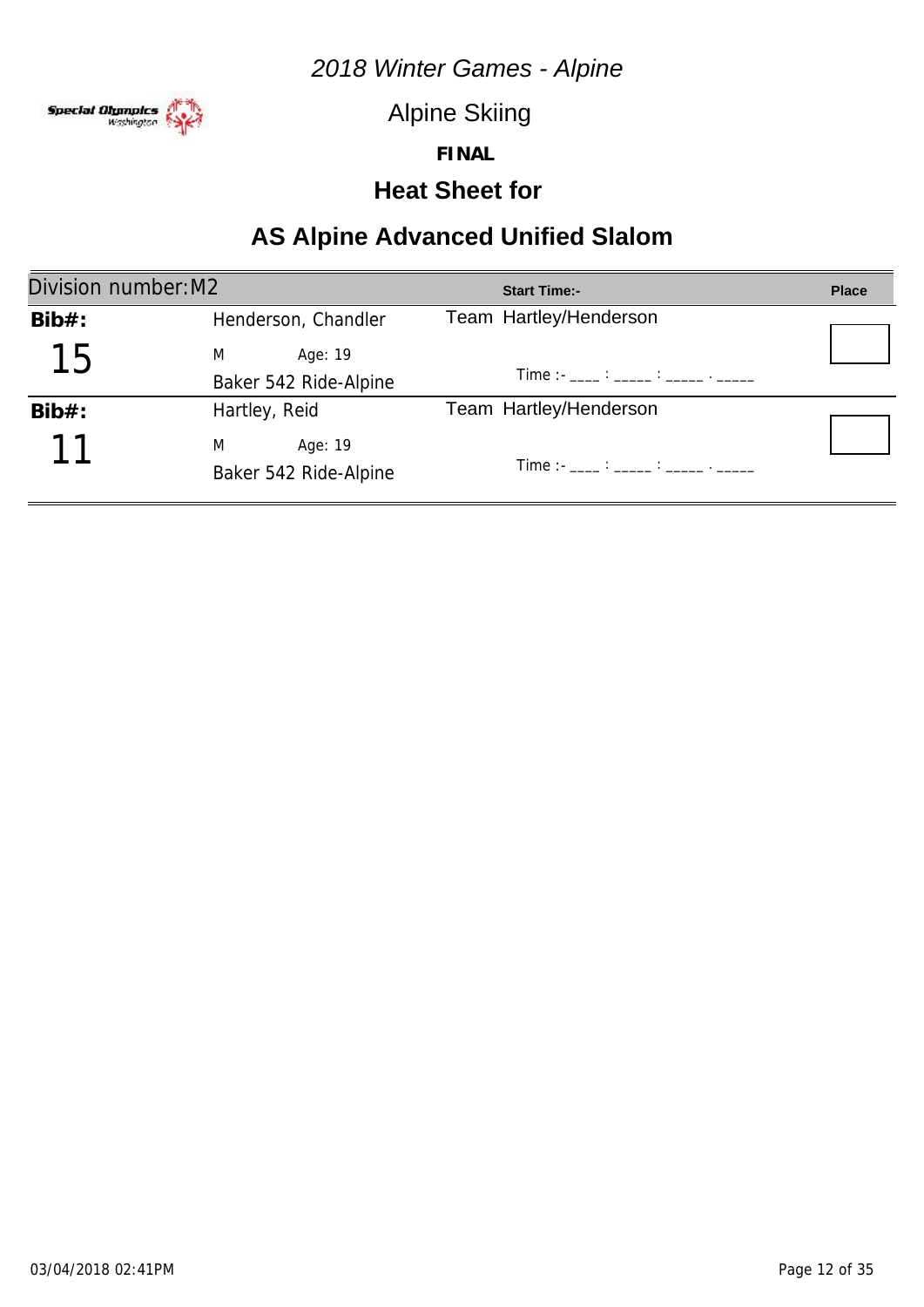

Alpine Skiing

**FINAL**

### **Heat Sheet for**

| Division number: F1 |                              |      | <b>Start Time:-</b>                                                                                                                                                                                                               | <b>Place</b> |
|---------------------|------------------------------|------|-----------------------------------------------------------------------------------------------------------------------------------------------------------------------------------------------------------------------------------|--------------|
| $Bib#$ :            | Nash, Helen                  | Team |                                                                                                                                                                                                                                   |              |
| 106                 | F<br>Age: 20                 |      |                                                                                                                                                                                                                                   |              |
|                     | SkiHawks - Alpine            |      | Time :- ____ : _____ : _____ . _____                                                                                                                                                                                              |              |
| $Bib#$ :            | Trower, Coreena              | Team |                                                                                                                                                                                                                                   |              |
| 73                  | F.<br>Age: 20                |      |                                                                                                                                                                                                                                   |              |
|                     | <b>Riverside Racers</b>      |      | Time :- ____ : _____ : _____ . _____                                                                                                                                                                                              |              |
| $Bib#$ :            | Conanan, Gabriella           | Team |                                                                                                                                                                                                                                   |              |
| 86                  | F.<br>Age: 14                |      |                                                                                                                                                                                                                                   |              |
|                     | SkiHawks - Alpine            |      | $Time: 11.22: 12.22: 12.22: 12.22: 12.22: 12.22: 12.22: 12.22: 12.22: 12.22: 12.22: 12.22: 12.22: 12.22: 12.22: 12.22: 12.22: 12.22: 12.22: 12.22: 12.22: 12.22: 12.22: 12.22: 12.22: 12.22: 12.22: 12.22: 12.22: 12.22: 12.22: $ |              |
| $Bib#$ :            | Jensen, Brianna              | Team |                                                                                                                                                                                                                                   |              |
|                     | F<br>Age: 19                 |      |                                                                                                                                                                                                                                   |              |
|                     | Mission Ridge Mountain Lions |      | Time :- ____ : _____ : _____ . _____                                                                                                                                                                                              |              |
|                     |                              |      |                                                                                                                                                                                                                                   |              |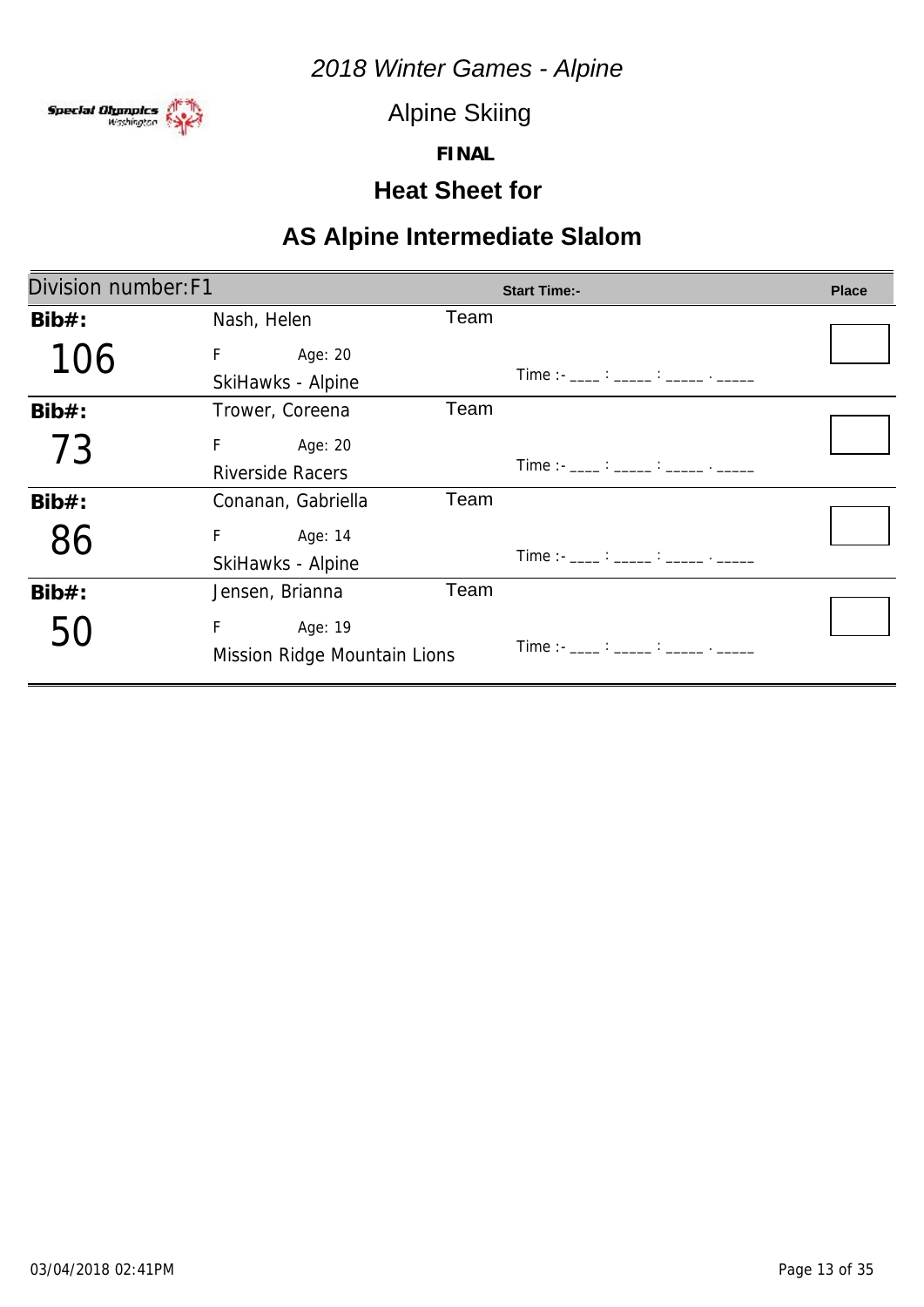

Alpine Skiing

**FINAL**

#### **Heat Sheet for**

| Division number: F2 |                                               |      | <b>Start Time:-</b>                                                                                                                                                                                                               | <b>Place</b> |
|---------------------|-----------------------------------------------|------|-----------------------------------------------------------------------------------------------------------------------------------------------------------------------------------------------------------------------------------|--------------|
| $Bib#$ :            | Barrett, Marcia                               | Team |                                                                                                                                                                                                                                   |              |
| 32                  | Age: 30                                       |      | $Time: 11.22: 12.22: 12.22: 12.22: 12.22: 12.22: 12.22: 12.22: 12.22: 12.22: 12.22: 12.22: 12.22: 12.22: 12.22: 12.22: 12.22: 12.22: 12.22: 12.22: 12.22: 12.22: 12.22: 12.22: 12.22: 12.22: 12.22: 12.22: 12.22: 12.22: 12.22: $ |              |
| $Bib#$ :            | Cascade Ridge Racers - Alpine<br>Ward, Morgan | Team |                                                                                                                                                                                                                                   |              |
| 116                 | Age: 23<br>SkiHawks - Alpine                  |      |                                                                                                                                                                                                                                   |              |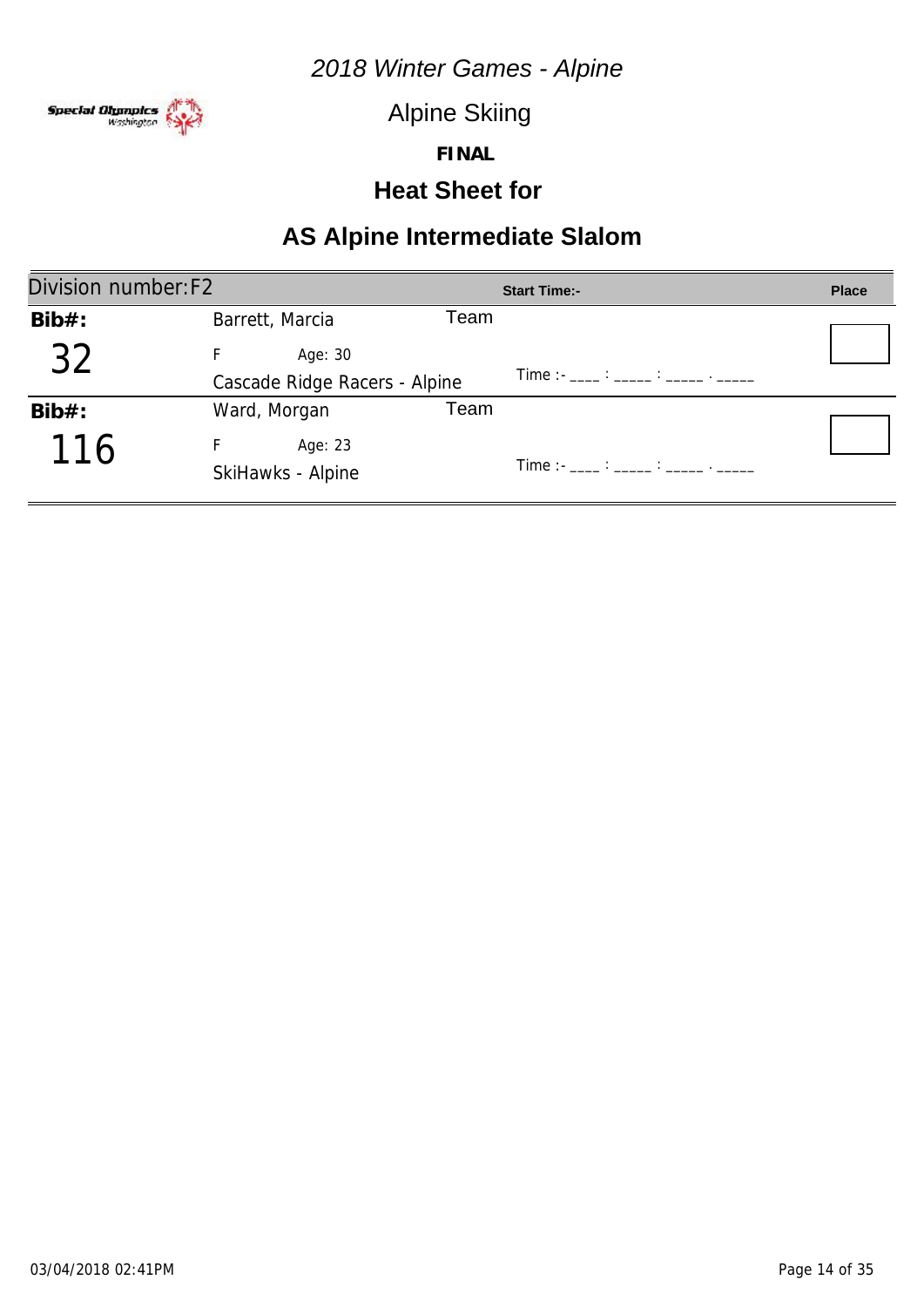

Alpine Skiing

**FINAL**

#### **Heat Sheet for**

| Division number: F3 |                               |      | <b>Start Time:-</b>                   | <b>Place</b> |
|---------------------|-------------------------------|------|---------------------------------------|--------------|
| $Bib#$ :            | Comer, Heather A.             | Team |                                       |              |
| 154                 | F<br>Age: 34                  |      |                                       |              |
|                     | Spokane Powderhounds          |      | Time :- ____ : _____ : _____ . _____  |              |
| $Bib#$ :            | Hicks, Christina M.           | Team |                                       |              |
|                     | F.<br>Age: 26                 |      |                                       |              |
|                     | <b>Riverside Racers</b>       |      | Time :- ____ : _____ : _____ . _____  |              |
| $Bib#$ :            | Berriochoa, Megan             | Team |                                       |              |
| 152                 | F.<br>Age: 28                 |      |                                       |              |
|                     | Spokane Powderhounds          |      | Time : - ____ : _____ : _____ . _____ |              |
| $Bib#$ :            | Swain, Linda                  | Team |                                       |              |
|                     | F<br>Age: 24                  |      |                                       |              |
|                     | Cascade Ridge Racers - Alpine |      | Time :- ____ : _____ : _____ . _____  |              |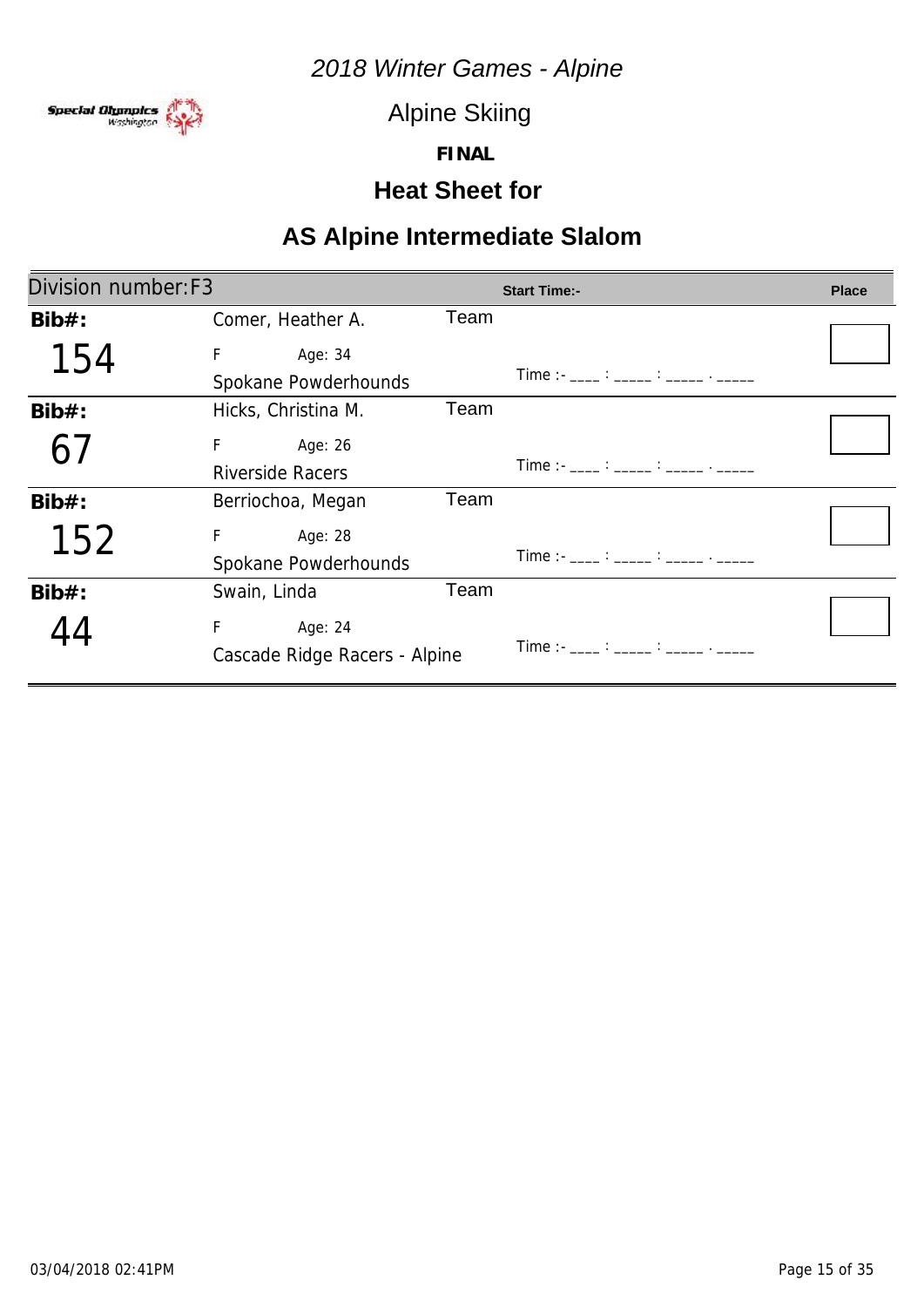

Alpine Skiing

**FINAL**

#### **Heat Sheet for**

| Division number: F4 |                               |      | <b>Start Time:-</b>                  | <b>Place</b> |
|---------------------|-------------------------------|------|--------------------------------------|--------------|
| $Bib#$ :            | Hajostek, Kelli               | Team |                                      |              |
| 66                  | F.<br>Age: 51                 |      |                                      |              |
|                     | Riverside Racers              |      | Time :- ____ : _____ : _____ . _____ |              |
| $Bib#$ :            | McLaughlin, Kelly             | Team |                                      |              |
| 101                 | F<br>Age: 43                  |      |                                      |              |
|                     | SkiHawks - Alpine             |      | Time :- ____ : _____ : _____ . _____ |              |
| $Bib#$ :            | Boschker, Kathleen            | Team |                                      |              |
| 20                  | F <sub>a</sub><br>Age: 40     |      |                                      |              |
|                     | <b>Bluewood Bombers</b>       |      | Time :- ____ : _____ : _____ . _____ |              |
| $Bib#$ :            | Vidos, Monica                 | Team |                                      |              |
|                     | F.<br>Age: 44                 |      |                                      |              |
|                     | Cascade Ridge Racers - Alpine |      | Time :- ____ : _____ : _____ . _____ |              |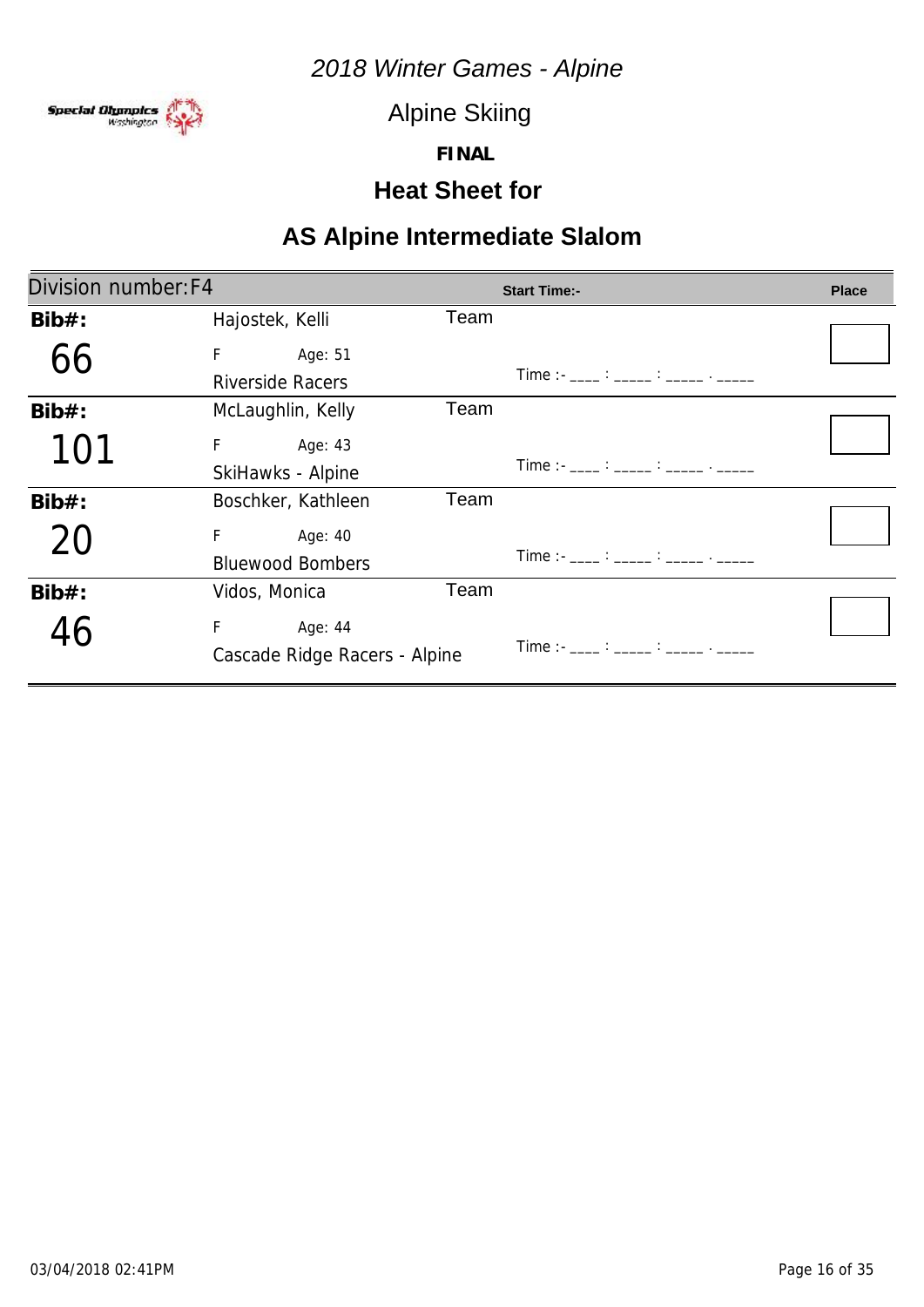

Alpine Skiing

**FINAL**

### **Heat Sheet for**

| Division number: F5 |                              | <b>Start Time:-</b>                                                                                                                                                                                                                                                                                    | <b>Place</b> |
|---------------------|------------------------------|--------------------------------------------------------------------------------------------------------------------------------------------------------------------------------------------------------------------------------------------------------------------------------------------------------|--------------|
| $Bib#$ :            | Moulin, Charlotte            | Team                                                                                                                                                                                                                                                                                                   |              |
| 105                 | F.<br>Age: 25                |                                                                                                                                                                                                                                                                                                        |              |
|                     | SkiHawks - Alpine            | $Time:  \frac{1}{2}$ : $\frac{1}{2}$ : $\frac{1}{2}$ : $\frac{1}{2}$ : $\frac{1}{2}$ : $\frac{1}{2}$ : $\frac{1}{2}$ : $\frac{1}{2}$ : $\frac{1}{2}$ : $\frac{1}{2}$ : $\frac{1}{2}$ : $\frac{1}{2}$ : $\frac{1}{2}$ : $\frac{1}{2}$ : $\frac{1}{2}$ : $\frac{1}{2}$ : $\frac{1}{2}$ : $\frac{1}{2}$ : |              |
| $Bib#$ :            | Unruh, Karen J.              | Team                                                                                                                                                                                                                                                                                                   |              |
| 166                 | F<br>Age: 52                 |                                                                                                                                                                                                                                                                                                        |              |
|                     | Spokane Powderhounds         | Time :- ___ : ____ : _____ : _____ . _____                                                                                                                                                                                                                                                             |              |
| $Bib#$ :            | Ortega, Angela               | Team                                                                                                                                                                                                                                                                                                   |              |
| 179                 | F<br>Age: 32                 |                                                                                                                                                                                                                                                                                                        |              |
|                     | <b>Tri-Cities Ski Wolves</b> | Time :- ____ : _____ : _____ . _____                                                                                                                                                                                                                                                                   |              |
|                     |                              |                                                                                                                                                                                                                                                                                                        |              |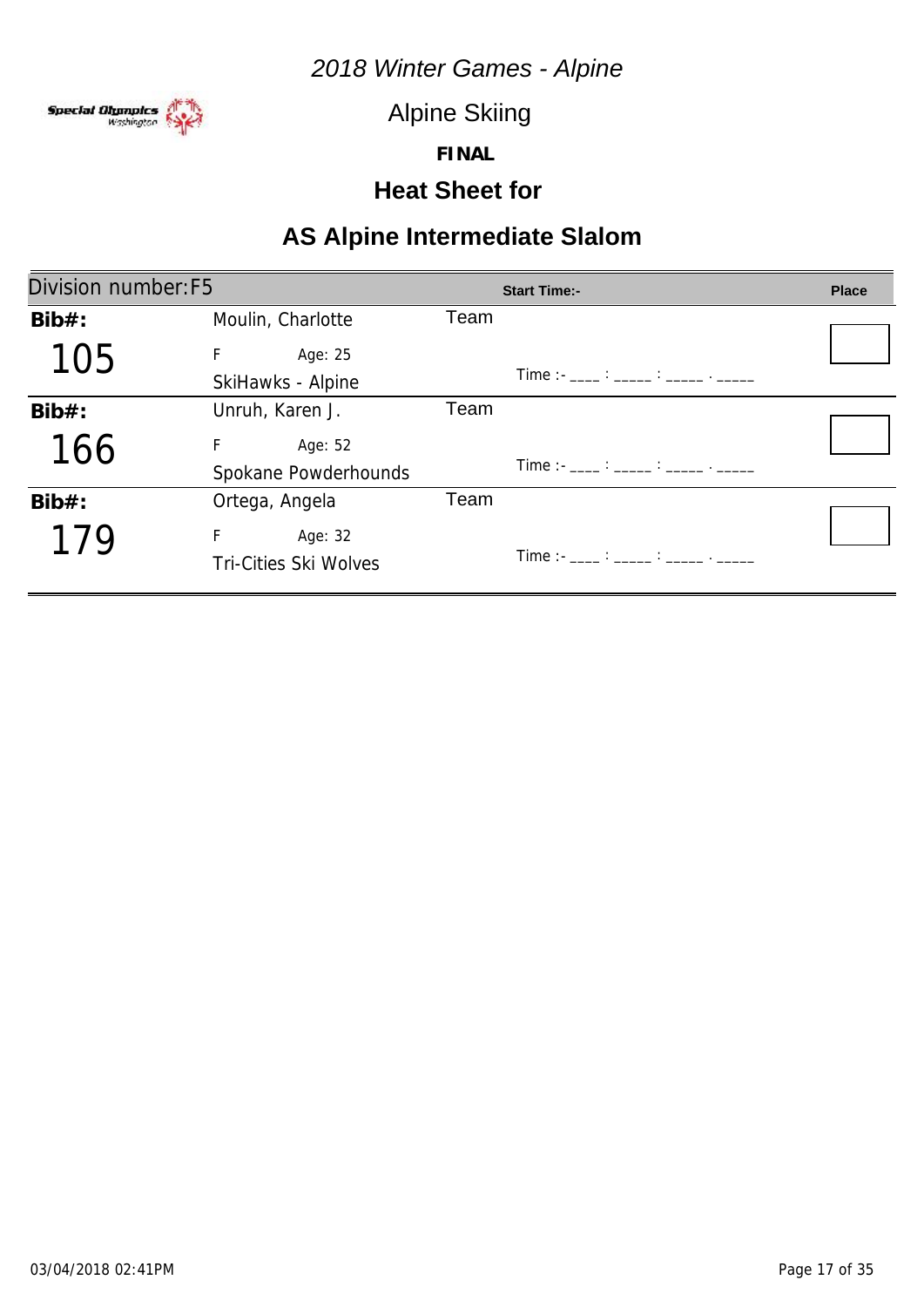

Alpine Skiing

**FINAL**

#### **Heat Sheet for**

| Division number: F6 |                                               | <b>Start Time:-</b>                           | <b>Place</b> |
|---------------------|-----------------------------------------------|-----------------------------------------------|--------------|
| $Bib#$ :            | Team<br>Sams, Morgan                          |                                               |              |
| 54                  | F<br>Age: 27<br>Mission Ridge Mountain Lions  | Time :- ____ : _____ : _____ . _____          |              |
| $Bib#$ :            | Lawrence, Nicole Marie Guladleam              |                                               |              |
| b                   | Age: 14<br>F<br>49 Degrees North Stars        | Time :- ____ : _____ : _____ : ______ . _____ |              |
| $Bib#$ :            | Team<br>Fox, Nichole A                        |                                               |              |
| -27                 | F<br>Age: 49<br>Cascade Ridge Racers - Alpine | Time : - ____ : _____ : _____ . _____         |              |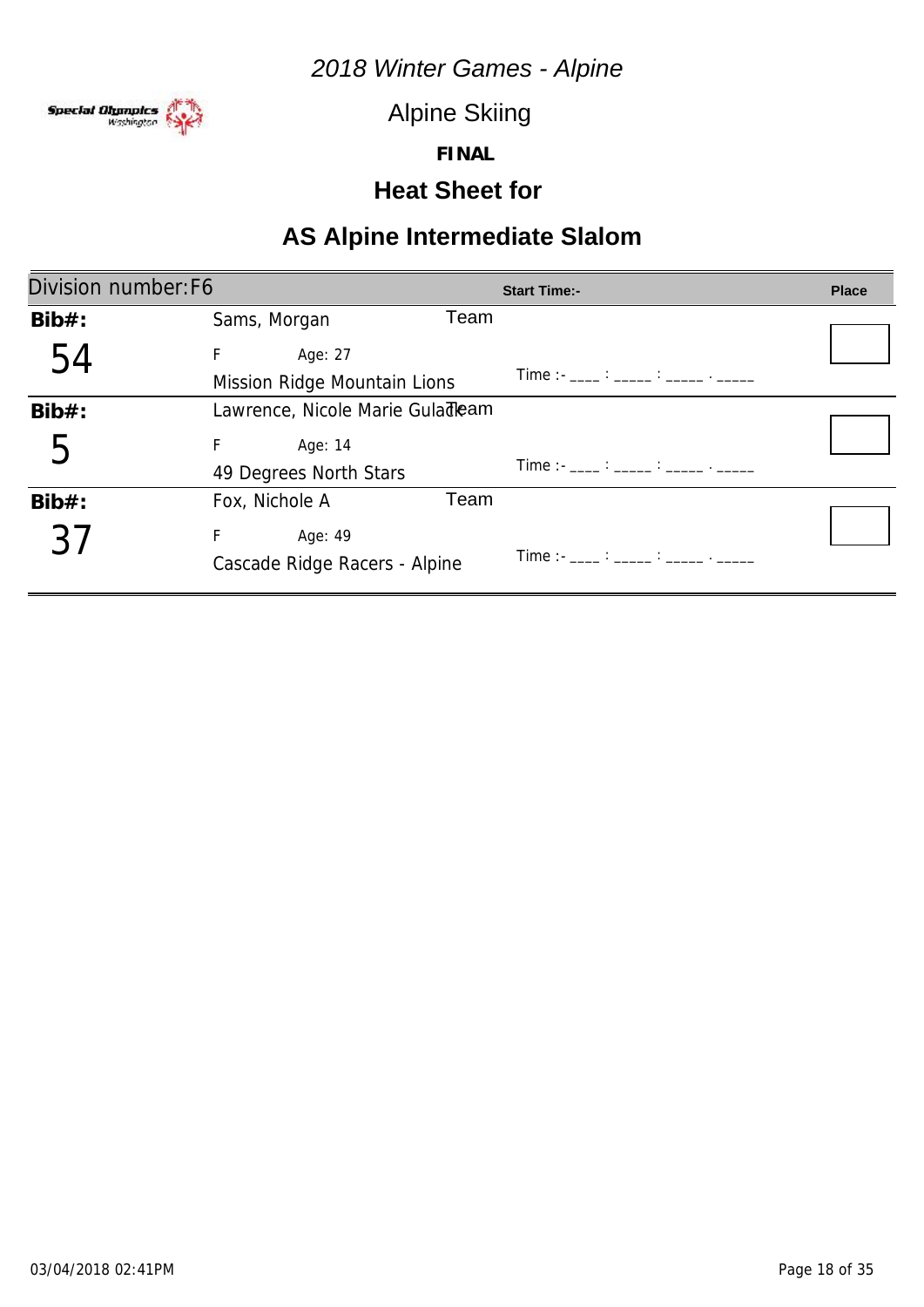

Alpine Skiing

**FINAL**

#### **Heat Sheet for**

| Division number: M1 |                              | <b>Start Time:-</b>                  | <b>Place</b> |
|---------------------|------------------------------|--------------------------------------|--------------|
| $Bib#$ :            | Skiba, Brendon A.            | Team                                 |              |
| 182                 | M<br>Age: 20                 |                                      |              |
|                     | <b>Tri-Cities Ski Wolves</b> | Time :- ____ : _____ : _____ . _____ |              |
| $Bib#$ :            | George, Daniel Justin        | Team                                 |              |
| 49                  | M<br>Age: 18                 |                                      |              |
|                     | Mission Ridge Mountain Lions | Time :- ____ : _____ : _____ . _____ |              |
| $Bib#$ :            | Porter, James                | Team                                 |              |
| 7()                 | M<br>Age: 18                 |                                      |              |
|                     | SkiHawks - Alpine            | Time :- ____ : _____ : _____ . _____ |              |
|                     |                              |                                      |              |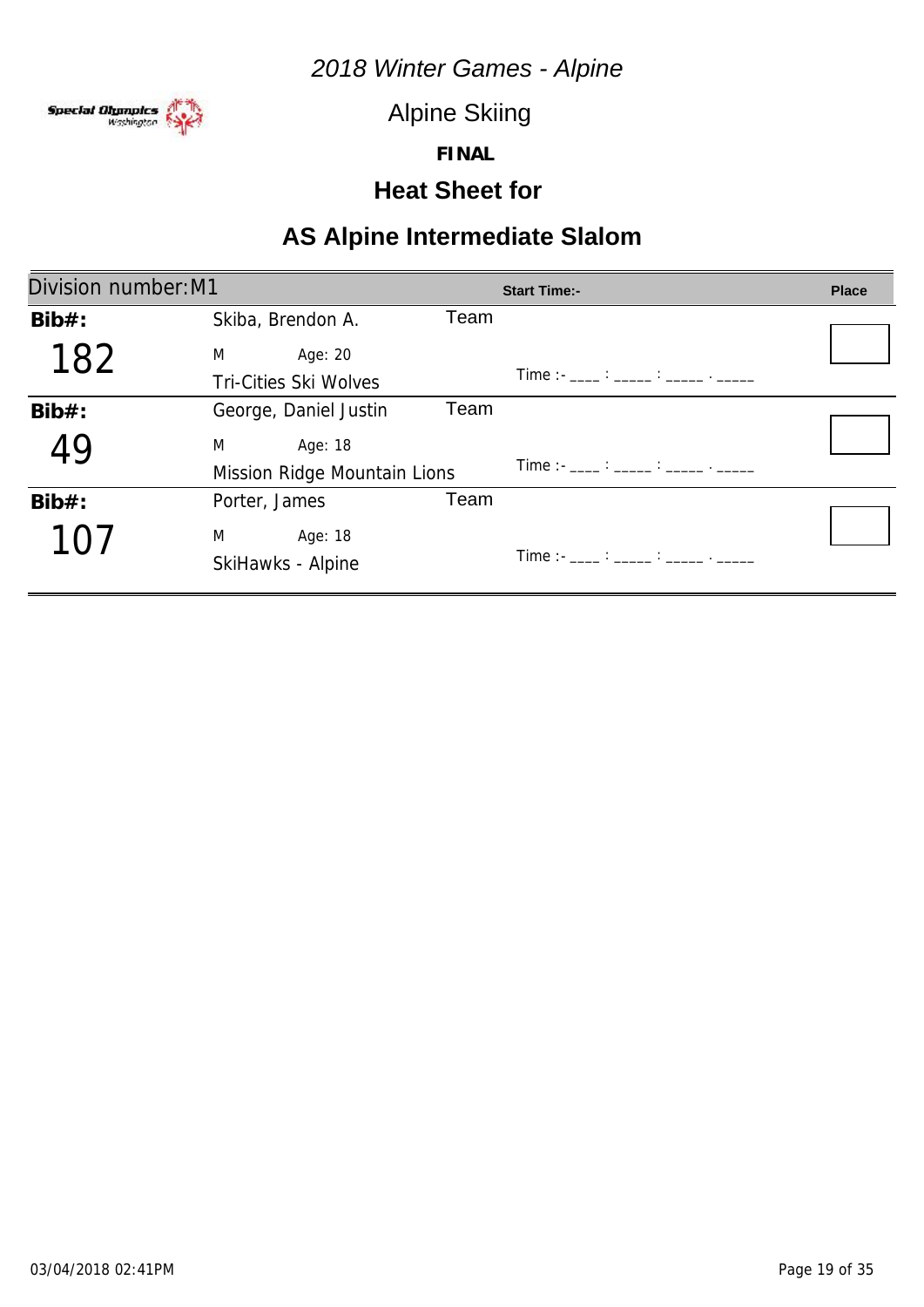

Alpine Skiing

**FINAL**

#### **Heat Sheet for**

| Division number: M2 |                              | <b>Start Time:-</b>                                                                                                                                                                                                                                                                                    | <b>Place</b> |
|---------------------|------------------------------|--------------------------------------------------------------------------------------------------------------------------------------------------------------------------------------------------------------------------------------------------------------------------------------------------------|--------------|
| $Bib#$ :            | Pearce, Jordan               | Team                                                                                                                                                                                                                                                                                                   |              |
|                     | M<br>Age: 16                 |                                                                                                                                                                                                                                                                                                        |              |
|                     | <b>Riverside Racers</b>      | $Time:  \frac{1}{2}$ : $\frac{1}{2}$ : $\frac{1}{2}$ : $\frac{1}{2}$ : $\frac{1}{2}$ : $\frac{1}{2}$ : $\frac{1}{2}$ : $\frac{1}{2}$ : $\frac{1}{2}$ : $\frac{1}{2}$ : $\frac{1}{2}$ : $\frac{1}{2}$ : $\frac{1}{2}$ : $\frac{1}{2}$ : $\frac{1}{2}$ : $\frac{1}{2}$ : $\frac{1}{2}$ : $\frac{1}{2}$ : |              |
| $Bib#$ :            | Card, Erik                   | Team                                                                                                                                                                                                                                                                                                   |              |
| 48                  | M<br>Age: 19                 |                                                                                                                                                                                                                                                                                                        |              |
|                     | Mission Ridge Mountain Lions | Time :- ____ : _____ : _____ . _____                                                                                                                                                                                                                                                                   |              |
| $Bib#$ :            | Page, Jacob                  | Team                                                                                                                                                                                                                                                                                                   |              |
|                     | M<br>Age: 16                 |                                                                                                                                                                                                                                                                                                        |              |
|                     | <b>Tri-Cities Ski Wolves</b> |                                                                                                                                                                                                                                                                                                        |              |
|                     |                              |                                                                                                                                                                                                                                                                                                        |              |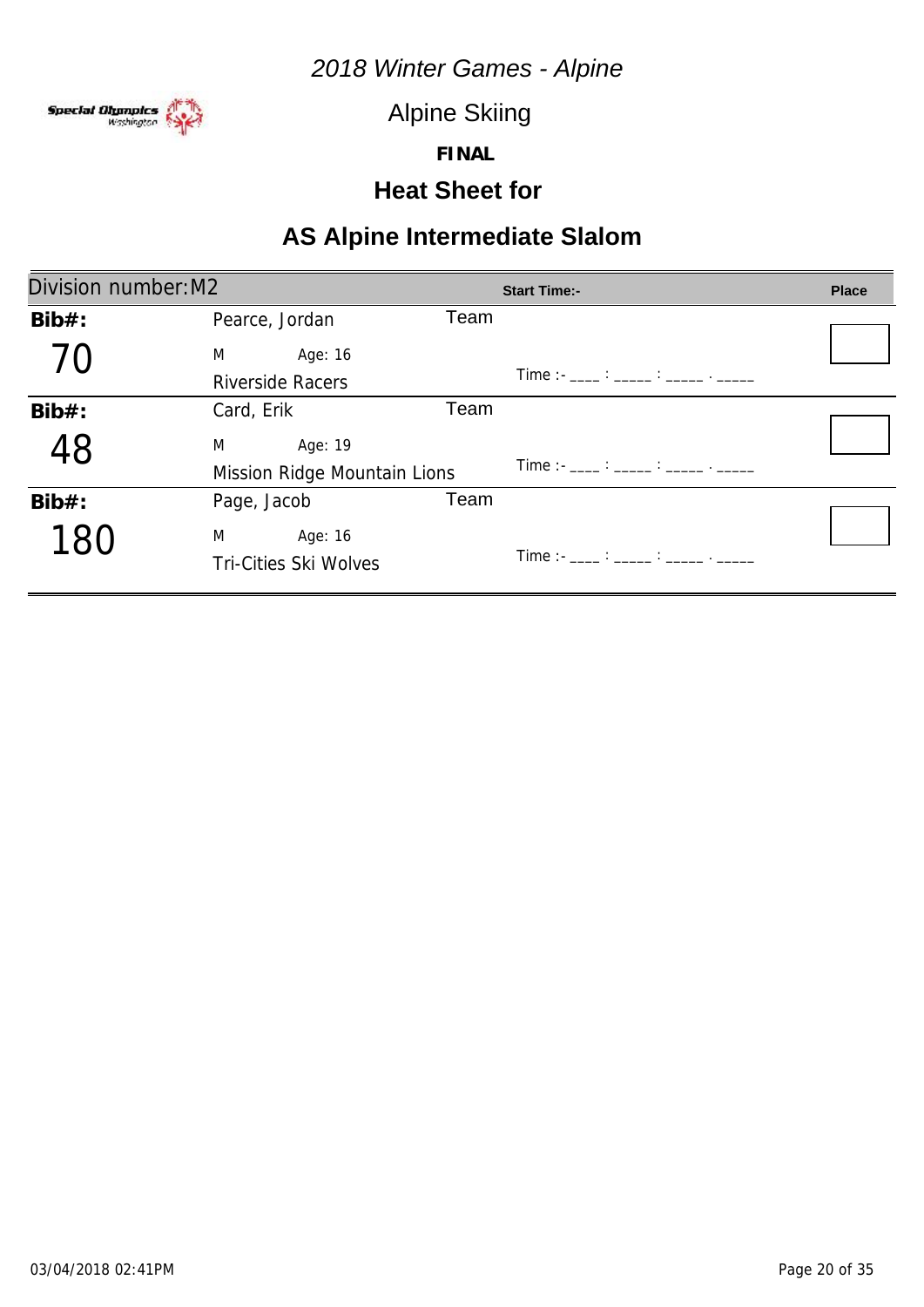

Alpine Skiing

**FINAL**

### **Heat Sheet for**

| Division number: M3 |                               |      | <b>Start Time:-</b>                                                                                                                                                                                                                                                                                    | <b>Place</b> |
|---------------------|-------------------------------|------|--------------------------------------------------------------------------------------------------------------------------------------------------------------------------------------------------------------------------------------------------------------------------------------------------------|--------------|
| $Bib#$ :            | German, Nicholas              | Team |                                                                                                                                                                                                                                                                                                        |              |
| 39                  | M<br>Age: 29                  |      |                                                                                                                                                                                                                                                                                                        |              |
|                     | Cascade Ridge Racers - Alpine |      | Time :- ____ : _____ : _____ . _____                                                                                                                                                                                                                                                                   |              |
| $Bib#$ :            | Rands, Tyler                  | Team |                                                                                                                                                                                                                                                                                                        |              |
| 108                 | M<br>Age: 31                  |      |                                                                                                                                                                                                                                                                                                        |              |
|                     | SkiHawks - Alpine             |      | $Time:  \frac{1}{2}$ : $\frac{1}{2}$ : $\frac{1}{2}$ : $\frac{1}{2}$ : $\frac{1}{2}$ : $\frac{1}{2}$ : $\frac{1}{2}$ : $\frac{1}{2}$ : $\frac{1}{2}$ : $\frac{1}{2}$ : $\frac{1}{2}$ : $\frac{1}{2}$ : $\frac{1}{2}$ : $\frac{1}{2}$ : $\frac{1}{2}$ : $\frac{1}{2}$ : $\frac{1}{2}$ : $\frac{1}{2}$ : |              |
| $Bib#$ :            | Sebastian, Matthew            | Team |                                                                                                                                                                                                                                                                                                        |              |
| 109                 | M<br>Age: 31                  |      |                                                                                                                                                                                                                                                                                                        |              |
|                     | SkiHawks - Alpine             |      | $Time:  \frac{?}{?}$ $\frac{?}{?}$ $\frac{?}{?}$ $\frac{?}{?}$                                                                                                                                                                                                                                         |              |
| $Bib#$ :            | Chadwick, David               | Team |                                                                                                                                                                                                                                                                                                        |              |
| 33                  | M<br>Age: 51                  |      |                                                                                                                                                                                                                                                                                                        |              |
|                     | Cascade Ridge Racers - Alpine |      | $Time:  \frac{1}{2}$ : $\frac{1}{2}$ : $\frac{1}{2}$ : $\frac{1}{2}$ : $\frac{1}{2}$ : $\frac{1}{2}$ : $\frac{1}{2}$ : $\frac{1}{2}$ : $\frac{1}{2}$ : $\frac{1}{2}$ : $\frac{1}{2}$ : $\frac{1}{2}$ : $\frac{1}{2}$ : $\frac{1}{2}$ : $\frac{1}{2}$ : $\frac{1}{2}$ : $\frac{1}{2}$ : $\frac{1}{2}$ : |              |
| $Bib#$ :            | Williams, Nathan              | Team |                                                                                                                                                                                                                                                                                                        |              |
|                     | M <sub>2</sub><br>Age: 26     |      |                                                                                                                                                                                                                                                                                                        |              |
|                     | <b>Bluewood Bombers</b>       |      | $Time:$ $\qquad \qquad :$ $\qquad \qquad$                                                                                                                                                                                                                                                              |              |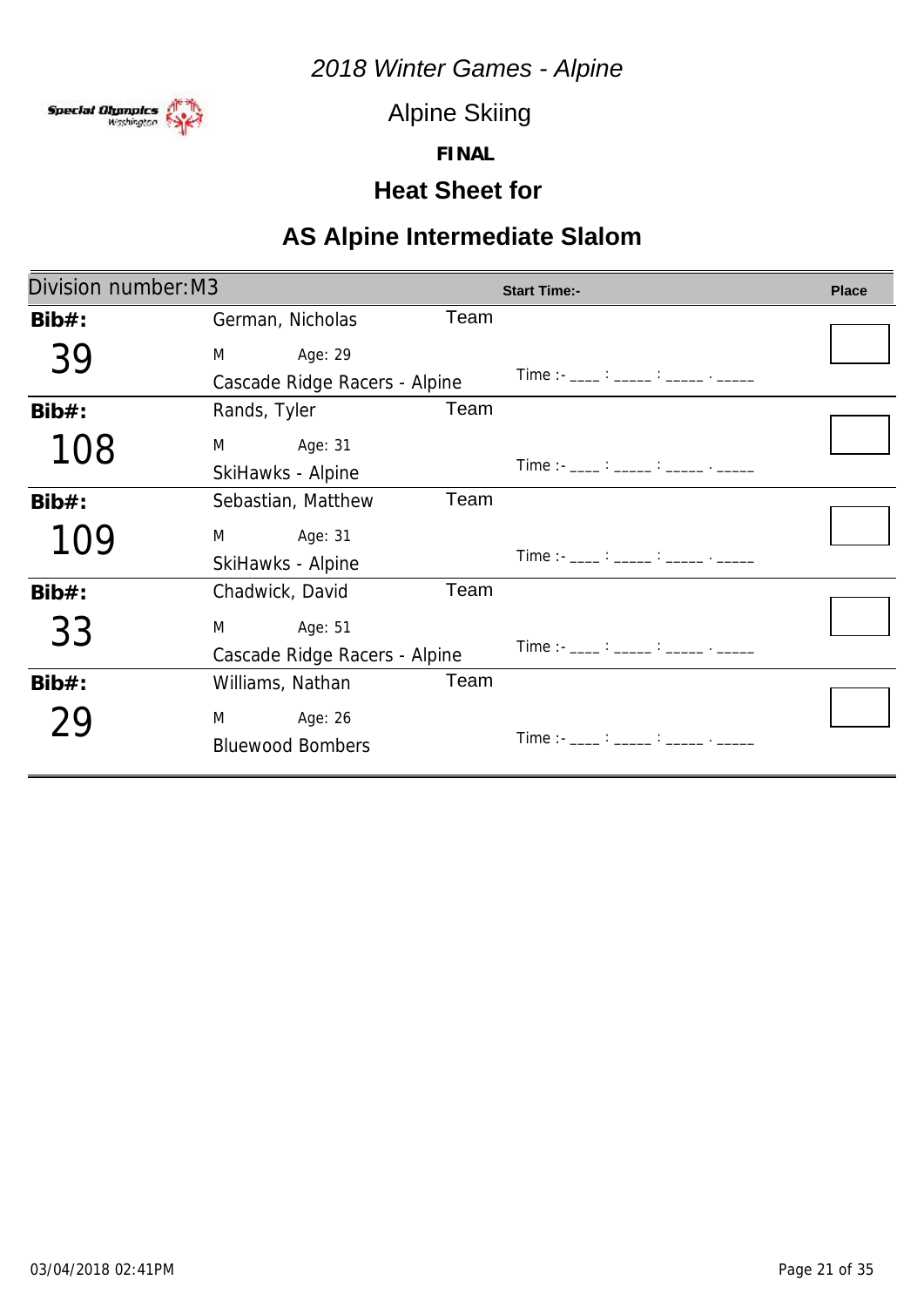

Alpine Skiing

**FINAL**

### **Heat Sheet for**

| Division number: M4 |                         | <b>Start Time:-</b>                                                                                                                                                                                                                                                                                    | <b>Place</b> |
|---------------------|-------------------------|--------------------------------------------------------------------------------------------------------------------------------------------------------------------------------------------------------------------------------------------------------------------------------------------------------|--------------|
| $Bib#$ :            | Campeau, Brandon Lee    | Team                                                                                                                                                                                                                                                                                                   |              |
| 21                  | M<br>Age: 30            |                                                                                                                                                                                                                                                                                                        |              |
|                     | <b>Bluewood Bombers</b> | $Time:  \frac{1}{2}$ : $\frac{1}{2}$ : $\frac{1}{2}$ : $\frac{1}{2}$ : $\frac{1}{2}$ : $\frac{1}{2}$ : $\frac{1}{2}$ : $\frac{1}{2}$ : $\frac{1}{2}$ : $\frac{1}{2}$ : $\frac{1}{2}$ : $\frac{1}{2}$ : $\frac{1}{2}$ : $\frac{1}{2}$ : $\frac{1}{2}$ : $\frac{1}{2}$ : $\frac{1}{2}$ : $\frac{1}{2}$ : |              |
| $Bib#$ :            | Combs, Haden            | Team                                                                                                                                                                                                                                                                                                   |              |
| 85                  | M<br>Age: 38            |                                                                                                                                                                                                                                                                                                        |              |
|                     | SkiHawks - Alpine       | $Time:  \frac{1}{2}$ : $\frac{1}{2}$ : $\frac{1}{2}$ : $\frac{1}{2}$ : $\frac{1}{2}$ : $\frac{1}{2}$ : $\frac{1}{2}$ : $\frac{1}{2}$ : $\frac{1}{2}$ : $\frac{1}{2}$ : $\frac{1}{2}$ : $\frac{1}{2}$ : $\frac{1}{2}$ : $\frac{1}{2}$ : $\frac{1}{2}$ : $\frac{1}{2}$ : $\frac{1}{2}$ : $\frac{1}{2}$ : |              |
| $Bib#$ :            | Brown, Asher            | Team                                                                                                                                                                                                                                                                                                   |              |
|                     | M<br>Age: 22            |                                                                                                                                                                                                                                                                                                        |              |
|                     | SkiHawks - Alpine       |                                                                                                                                                                                                                                                                                                        |              |
|                     |                         |                                                                                                                                                                                                                                                                                                        |              |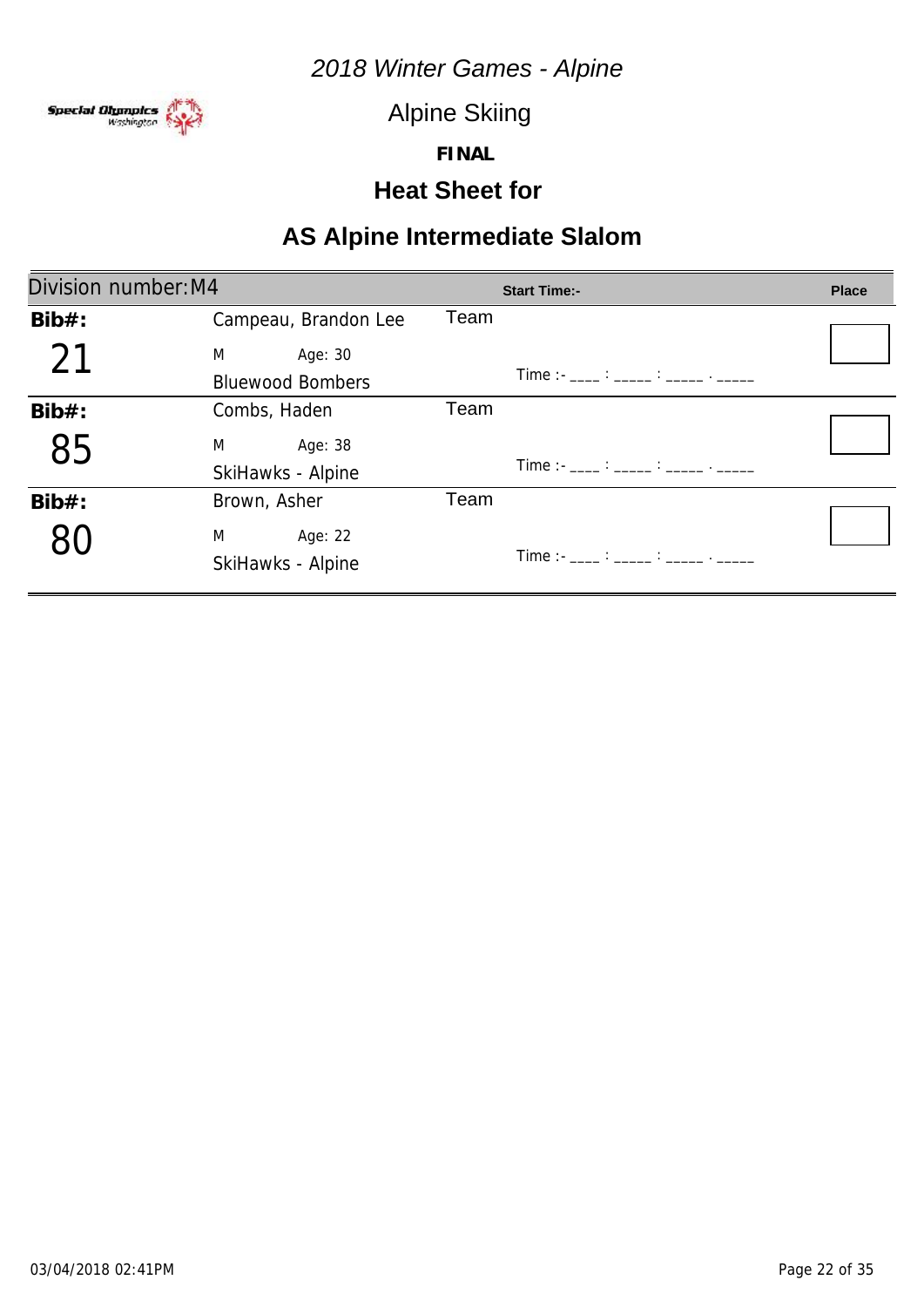

Alpine Skiing

**FINAL**

### **Heat Sheet for**

| Division number: M5 |                            |      | <b>Start Time:-</b>                                                                                   | <b>Place</b> |
|---------------------|----------------------------|------|-------------------------------------------------------------------------------------------------------|--------------|
| $Bib#$ :            | Gulack, Kristian T.        | Team |                                                                                                       |              |
|                     | M <sub>ar</sub><br>Age: 25 |      |                                                                                                       |              |
|                     | 49 Degrees North Stars     |      | Time :- ____ : _____ : _____ . _____                                                                  |              |
| $Bib#$ :            | Fielding, Ryan M           | Team |                                                                                                       |              |
| 145                 | Age: 33<br>M               |      |                                                                                                       |              |
|                     | Sno Phantoms - Alpine      |      | Time :- $\frac{1}{2}$ : $\frac{1}{2}$ : $\frac{1}{2}$ : $\frac{1}{2}$ : $\frac{1}{2}$ : $\frac{1}{2}$ |              |
| $Bib#$ :            | Dever, Teasun              | Team |                                                                                                       |              |
| 143                 | M <sub>ar</sub><br>Age: 12 |      |                                                                                                       |              |
|                     | Sno Phantoms - Alpine      |      | Time :- ____ : _____ : _____ . _____                                                                  |              |
| $Bib#$ :            | Marshall, Trent            | Team |                                                                                                       |              |
|                     | M<br>Age: 39               |      |                                                                                                       |              |
|                     | SkiHawks - Alpine          |      | Time :- ___ : ____ : _____ : _____ . _____                                                            |              |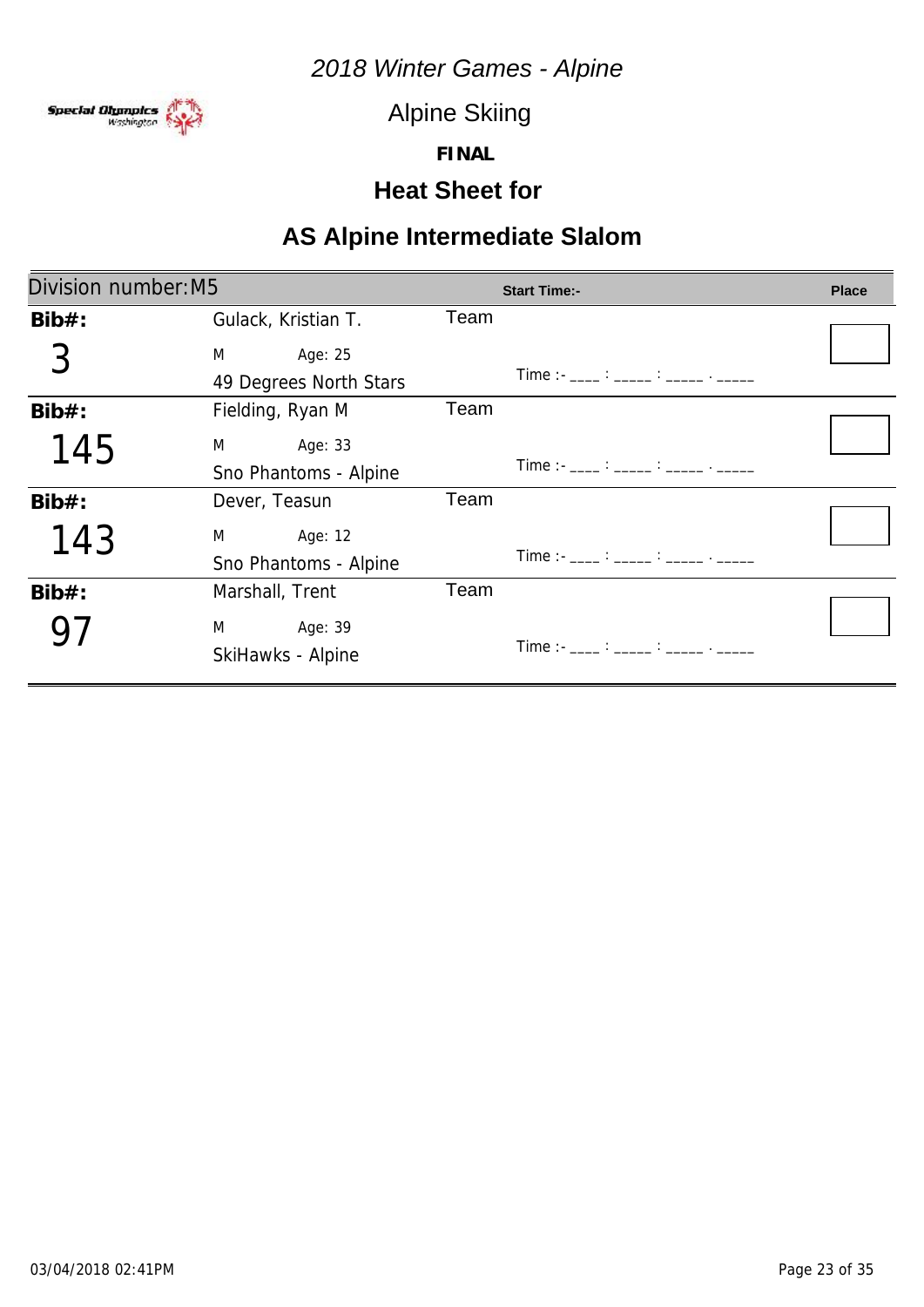

Alpine Skiing

**FINAL**

#### **Heat Sheet for**

| Division number: M6 |                                              |      | <b>Start Time:-</b> | <b>Place</b> |
|---------------------|----------------------------------------------|------|---------------------|--------------|
| $Bib#$ :            | Lorenz, Alan Turner                          | Team |                     |              |
| 51                  | M<br>Age: 22<br>Mission Ridge Mountain Lions |      |                     |              |
| $Bib#$ :            | Peters, Bill                                 | Team |                     |              |
| 181                 | M<br>Age: 36<br><b>Tri-Cities Ski Wolves</b> |      |                     |              |
| $Bib#$ :            | O'Brien, Mark                                | Team |                     |              |
| 178                 | M<br>Age: 52<br><b>Tri-Cities Ski Wolves</b> |      |                     |              |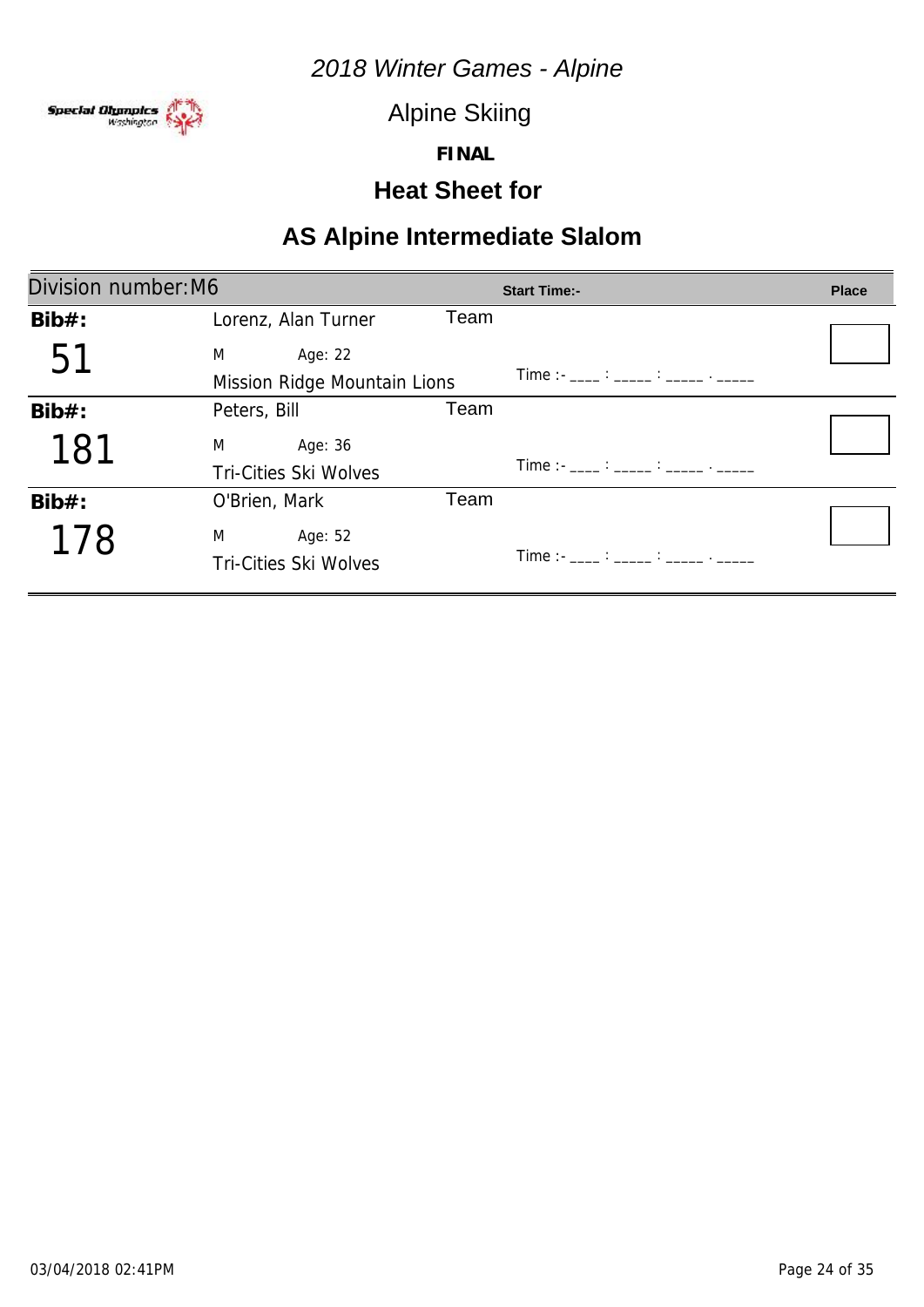

Alpine Skiing

**FINAL**

### **Heat Sheet for**

# **AS Alpine Intermediate Unified Slalom**

| Division number: F1 |                                                   | <b>Start Time:-</b>                                                                                                                                                                                                                                                                                    | <b>Place</b> |
|---------------------|---------------------------------------------------|--------------------------------------------------------------------------------------------------------------------------------------------------------------------------------------------------------------------------------------------------------------------------------------------------------|--------------|
| $Bib#$ :            | Gradwohl, Rachel                                  | <b>Team Bluewood Bombers 1</b>                                                                                                                                                                                                                                                                         |              |
| 23                  | F.<br>Age: 21<br><b>Bluewood Bombers</b>          | $Time:  \frac{1}{2}$ : $\frac{1}{2}$ : $\frac{1}{2}$ : $\frac{1}{2}$ : $\frac{1}{2}$ : $\frac{1}{2}$ : $\frac{1}{2}$ : $\frac{1}{2}$ : $\frac{1}{2}$ : $\frac{1}{2}$ : $\frac{1}{2}$ : $\frac{1}{2}$ : $\frac{1}{2}$ : $\frac{1}{2}$ : $\frac{1}{2}$ : $\frac{1}{2}$ : $\frac{1}{2}$ : $\frac{1}{2}$ : |              |
| $Bib#$ :            | Whitney, Daisy                                    | Team Spokane Powderhounds 4                                                                                                                                                                                                                                                                            |              |
| 174                 | Fig. 1997<br>Age: 8<br>Spokane Powderhounds       | $Time:  \frac{1}{2}$ : $\frac{1}{2}$ : $\frac{1}{2}$ : $\frac{1}{2}$ : $\frac{1}{2}$ : $\frac{1}{2}$ : $\frac{1}{2}$ : $\frac{1}{2}$ : $\frac{1}{2}$ : $\frac{1}{2}$ : $\frac{1}{2}$ : $\frac{1}{2}$ : $\frac{1}{2}$ : $\frac{1}{2}$ : $\frac{1}{2}$ : $\frac{1}{2}$ : $\frac{1}{2}$ : $\frac{1}{2}$ : |              |
| $Bib#$ :            | Boschker, Rachel                                  | Team Bluewood Bombers 1                                                                                                                                                                                                                                                                                |              |
| 30                  | F Age: 15<br><b>Bluewood Bombers</b>              | $Time:  \frac{1}{2}$ : $\frac{1}{2}$ : $\frac{1}{2}$ : $\frac{1}{2}$ : $\frac{1}{2}$ : $\frac{1}{2}$ : $\frac{1}{2}$ : $\frac{1}{2}$ : $\frac{1}{2}$ : $\frac{1}{2}$ : $\frac{1}{2}$ : $\frac{1}{2}$ : $\frac{1}{2}$ : $\frac{1}{2}$ : $\frac{1}{2}$ : $\frac{1}{2}$ : $\frac{1}{2}$ : $\frac{1}{2}$ : |              |
| $Bib#$ :            |                                                   | Schuele-VanAken, Johanna E.eam Spokane Powderhounds 4                                                                                                                                                                                                                                                  |              |
| 161                 | F <sub>a</sub><br>Age: 11<br>Spokane Powderhounds | Time : - ____ : _____ : _____ . _____                                                                                                                                                                                                                                                                  |              |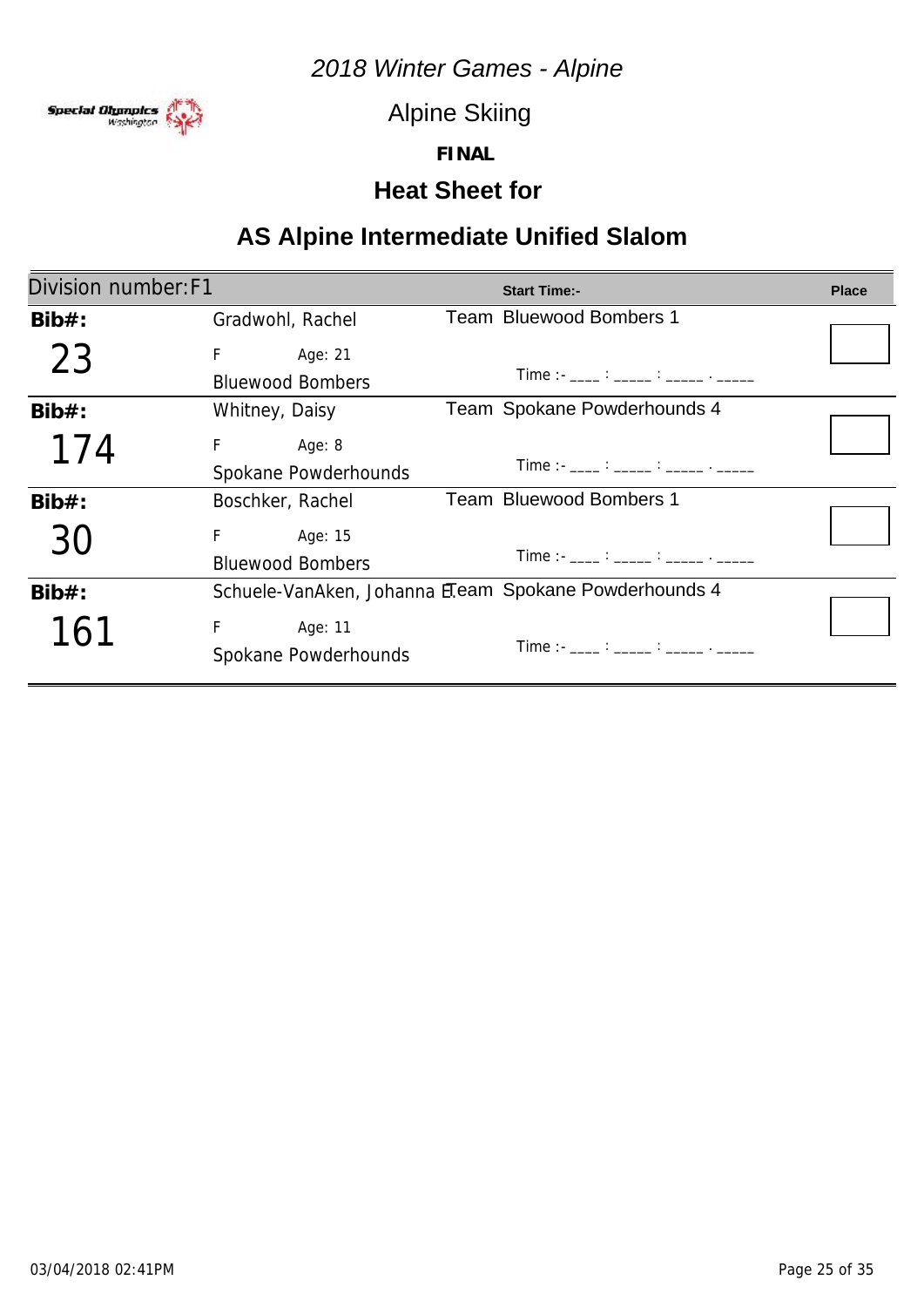

Alpine Skiing

**FINAL**

### **Heat Sheet for**

# **AS Alpine Intermediate Unified Slalom**

| Division number: F2 |                       | <b>Start Time:-</b>                                                                                   | <b>Place</b> |
|---------------------|-----------------------|-------------------------------------------------------------------------------------------------------|--------------|
| $Bib#$ :            | Bauer, Maggie         | Team Bauer/Duffy                                                                                      |              |
| 78                  | F.<br>Age: 17         |                                                                                                       |              |
|                     | SkiHawks - Alpine     | $Time:  \frac{?}{?}$ $\frac{?}{?}$ $\frac{?}{?}$ $\frac{?}{?}$ $\frac{?}{?}$                          |              |
| $Bib#$ :            | McCoy, Marnie O'Neill | Team Spokane Powderhounds 2                                                                           |              |
| 171                 | F<br>Age: 58          |                                                                                                       |              |
|                     | Spokane Powderhounds  |                                                                                                       |              |
| $Bib#$ :            | Ripley, Breanna       | Team Spokane Powderhounds 3                                                                           |              |
| 160                 | F Age: 18             |                                                                                                       |              |
|                     | Spokane Powderhounds  | Time :- ____ : _____ : _____ : _____                                                                  |              |
| $Bib#$ :            | O'Neill-McCoy, Anna   | Team Spokane Powderhounds 2                                                                           |              |
| 159                 | F<br>Age: 20          |                                                                                                       |              |
|                     | Spokane Powderhounds  | Time :- $\frac{1}{2}$ : $\frac{1}{2}$ : $\frac{1}{2}$ : $\frac{1}{2}$ : $\frac{1}{2}$ : $\frac{1}{2}$ |              |
| $Bib#$ :            | Kilpatrick, Ruthie    | Team Spokane Powderhounds 3                                                                           |              |
| 1/0                 | F.<br>Age: 71         |                                                                                                       |              |
|                     | Spokane Powderhounds  | Time :- $\frac{1}{2}$ : $\frac{1}{2}$ : $\frac{1}{2}$ : $\frac{1}{2}$ : $\frac{1}{2}$ : $\frac{1}{2}$ |              |
| $Bib#$ :            | Duffy, Andrea         | Team Bauer/Duffy                                                                                      |              |
|                     | F Age: 27             |                                                                                                       |              |
|                     | SkiHawks - Alpine     | Time :- ___ : ____ : ____ : _____ . _____                                                             |              |
|                     |                       |                                                                                                       |              |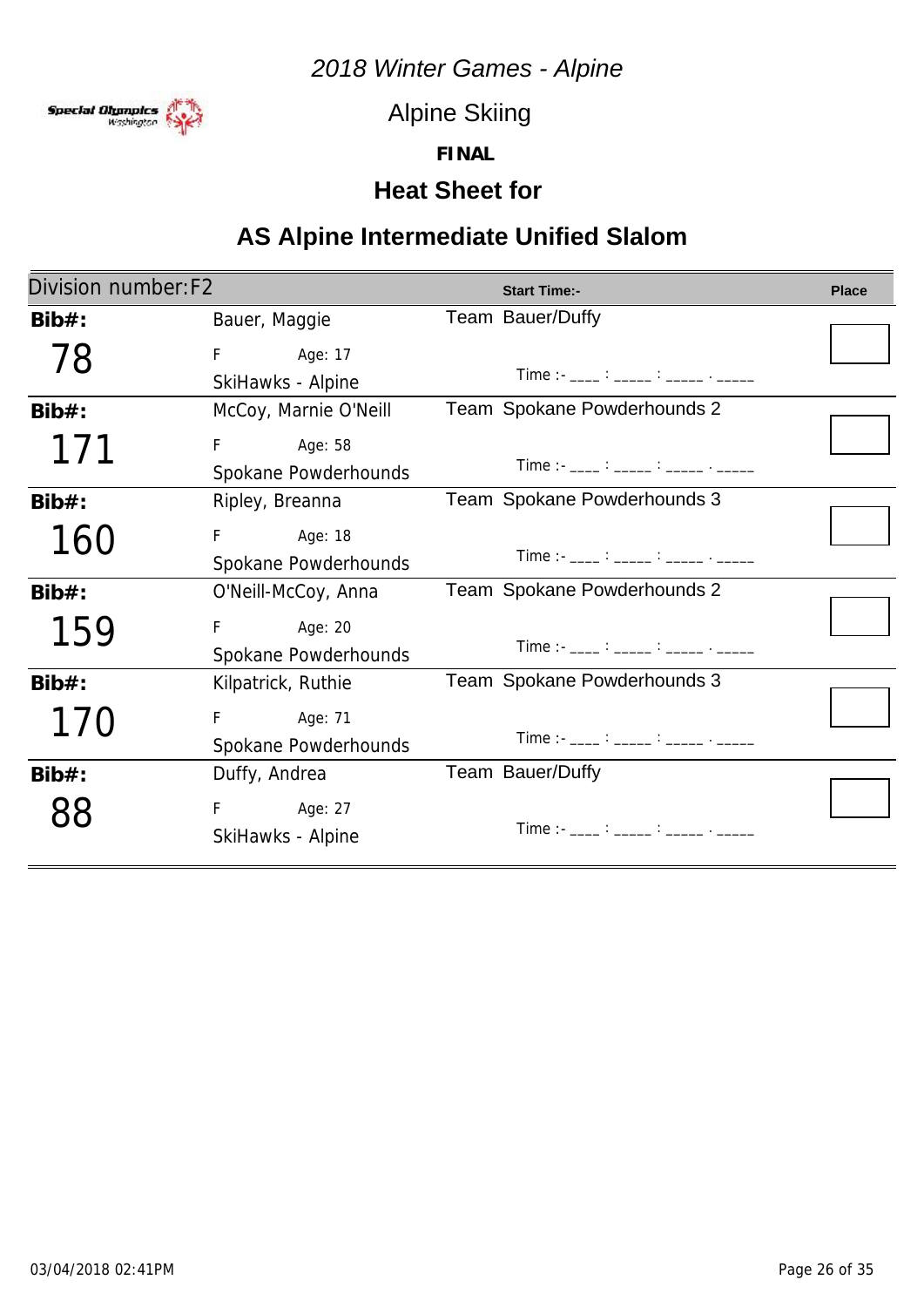

Alpine Skiing

**FINAL**

### **Heat Sheet for**

# **AS Alpine Intermediate Unified Slalom**

| Division number: M1 |                                       | <b>Start Time:-</b>                                                                                                                                                                                                                                                                                                    | <b>Place</b> |  |
|---------------------|---------------------------------------|------------------------------------------------------------------------------------------------------------------------------------------------------------------------------------------------------------------------------------------------------------------------------------------------------------------------|--------------|--|
| $Bib#$ :            | Boucher, Chris                        | Team Boucher/MacInnes                                                                                                                                                                                                                                                                                                  |              |  |
| 120                 | M<br>Age: 67<br>SkiHawks - Alpine     | Time :- ____ : _____ : _____ . _____                                                                                                                                                                                                                                                                                   |              |  |
| $Bib#$ :            | Olmstead, Joseph Patrick              | Team Chisum/Olmsted                                                                                                                                                                                                                                                                                                    |              |  |
| 17                  | Age: 34<br>M<br>Baker 542 Ride-Alpine | $Time:  \frac{1}{2}$ : $\frac{1}{2}$ : $\frac{1}{2}$ : $\frac{1}{2}$ : $\frac{1}{2}$ : $\frac{1}{2}$ : $\frac{1}{2}$ : $\frac{1}{2}$ : $\frac{1}{2}$ : $\frac{1}{2}$ : $\frac{1}{2}$ : $\frac{1}{2}$ : $\frac{1}{2}$ : $\frac{1}{2}$ : $\frac{1}{2}$ : $\frac{1}{2}$ : $\frac{1}{2}$ : $\frac{1}{2}$ :                 |              |  |
| $Bib#$ :            | Chisum, Dalton                        | Team Chisum/Olmsted                                                                                                                                                                                                                                                                                                    |              |  |
| 10                  | M<br>Age: 34<br>Baker 542 Ride-Alpine | Time :- $\frac{1}{2}$ : $\frac{1}{2}$ : $\frac{1}{2}$ : $\frac{1}{2}$ : $\frac{1}{2}$ : $\frac{1}{2}$                                                                                                                                                                                                                  |              |  |
| $Bib#$ :            | Traver, Stephanie                     | Team Spokane Powderhounds 5                                                                                                                                                                                                                                                                                            |              |  |
| 164                 | Age: 18<br>F.<br>Spokane Powderhounds | $Time:  \frac{1}{2}$ : $\frac{1}{2}$ : $\frac{1}{2}$ : $\frac{1}{2}$ : $\frac{1}{2}$ : $\frac{1}{2}$ : $\frac{1}{2}$ : $\frac{1}{2}$ : $\frac{1}{2}$ : $\frac{1}{2}$ : $\frac{1}{2}$ : $\frac{1}{2}$ : $\frac{1}{2}$ : $\frac{1}{2}$ : $\frac{1}{2}$ : $\frac{1}{2}$ : $\frac{1}{2}$ : $\frac{1}{2}$ :                 |              |  |
| $Bib#$ :            | Merrell, Anthony James                | Team Spokane Powderhounds 5                                                                                                                                                                                                                                                                                            |              |  |
| 173                 | M<br>Age: 35<br>Spokane Powderhounds  | $Time: -$ : $\frac{1}{2}$ : $\frac{1}{2}$ : $\frac{1}{2}$ : $\frac{1}{2}$ : $\frac{1}{2}$ : $\frac{1}{2}$ : $\frac{1}{2}$ : $\frac{1}{2}$ : $\frac{1}{2}$ : $\frac{1}{2}$ : $\frac{1}{2}$ : $\frac{1}{2}$ : $\frac{1}{2}$ : $\frac{1}{2}$ : $\frac{1}{2}$ : $\frac{1}{2}$ : $\frac{1}{2}$ : $\frac{1}{$                |              |  |
| $Bib#$ :            | MacInnes, Nathaniel                   | Team Boucher/MacInnes                                                                                                                                                                                                                                                                                                  |              |  |
| 96                  | Age: 42<br>M<br>SkiHawks - Alpine     | Time :- ___ : ____ : ____ : _____ . _____                                                                                                                                                                                                                                                                              |              |  |
| $Bib#$ :            | Willis, Charles Win                   | Team Spokane Powderhounds 6                                                                                                                                                                                                                                                                                            |              |  |
| 16/                 | M<br>Age: 43<br>Spokane Powderhounds  | Time :- ____ : _____ : _____ : ______ . ______                                                                                                                                                                                                                                                                         |              |  |
| $Bib#$ :            | McLaughlin, Jennie L.                 | Team Spokane Powderhounds 6                                                                                                                                                                                                                                                                                            |              |  |
| 172                 | Age: 63<br>F<br>Spokane Powderhounds  | $Time:  \frac{1}{2}$ $\frac{1}{2}$ $\frac{1}{2}$ $\frac{1}{2}$ $\frac{1}{2}$ $\frac{1}{2}$ $\frac{1}{2}$ $\frac{1}{2}$ $\frac{1}{2}$ $\frac{1}{2}$ $\frac{1}{2}$ $\frac{1}{2}$ $\frac{1}{2}$ $\frac{1}{2}$ $\frac{1}{2}$ $\frac{1}{2}$ $\frac{1}{2}$ $\frac{1}{2}$ $\frac{1}{2}$ $\frac{1}{2}$ $\frac{1}{2}$ $\frac{1$ |              |  |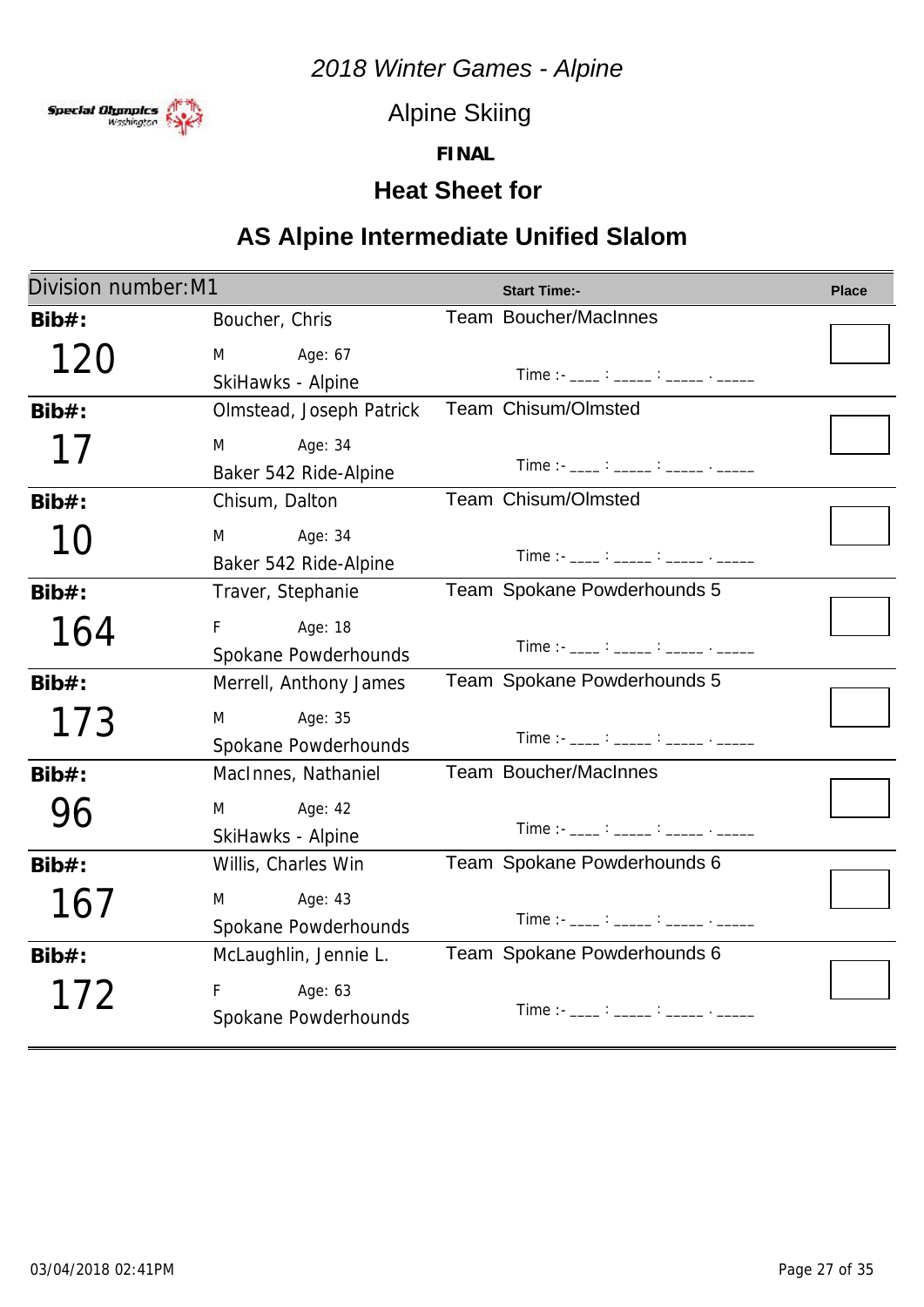

Alpine Skiing

**FINAL**

# **Heat Sheet for**

| Division number: F1 |                                              |      | <b>Start Time:-</b>                                                                                                                                                                                                                                                                                  | <b>Place</b> |
|---------------------|----------------------------------------------|------|------------------------------------------------------------------------------------------------------------------------------------------------------------------------------------------------------------------------------------------------------------------------------------------------------|--------------|
| $Bib#$ :            | McIrvin, Jillian                             | Team |                                                                                                                                                                                                                                                                                                      |              |
| 52                  | F<br>Age: 14<br>Mission Ridge Mountain Lions |      | Time :- ____ : _____ : _____ . _____                                                                                                                                                                                                                                                                 |              |
| $Bib#$ :            | Vecchiet, Kate                               | Team |                                                                                                                                                                                                                                                                                                      |              |
| 149                 | F.<br>Age: 8<br>Sno Phantoms - Alpine        |      | Time :- ____ : _____ : _____ . _____                                                                                                                                                                                                                                                                 |              |
| $Bib#$ :            | Bartholick, Aleeyah                          | Team |                                                                                                                                                                                                                                                                                                      |              |
| 8                   | F.<br>Age: 11<br>Baker 542 Ride-Alpine       |      | Time :- ____ : _____ : _____ . _____                                                                                                                                                                                                                                                                 |              |
| $Bib#$ :            | Bartholick, Miya                             | Team |                                                                                                                                                                                                                                                                                                      |              |
|                     | F.<br>Age: 11<br>Baker 542 Ride-Alpine       |      | Time : $\frac{1}{2}$ : $\frac{1}{2}$ : $\frac{1}{2}$ : $\frac{1}{2}$ : $\frac{1}{2}$ : $\frac{1}{2}$ : $\frac{1}{2}$ : $\frac{1}{2}$ : $\frac{1}{2}$ : $\frac{1}{2}$ : $\frac{1}{2}$ : $\frac{1}{2}$ : $\frac{1}{2}$ : $\frac{1}{2}$ : $\frac{1}{2}$ : $\frac{1}{2}$ : $\frac{1}{2}$ : $\frac{1}{2}$ |              |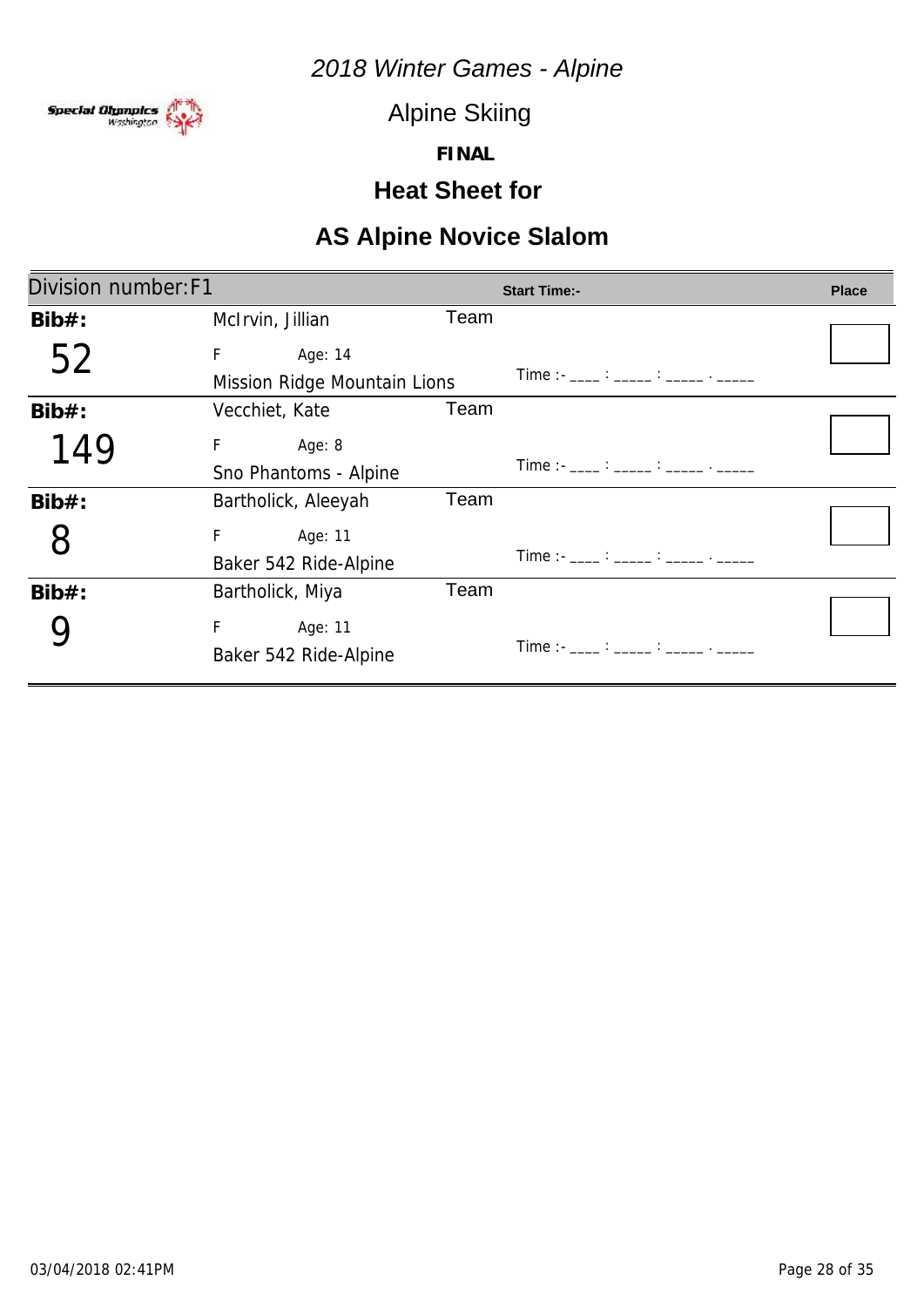

Alpine Skiing

**FINAL**

### **Heat Sheet for**

| Division number: F2 |                         | <b>Start Time:-</b>                                                                                                                                                                                                                                                                                                    | <b>Place</b> |
|---------------------|-------------------------|------------------------------------------------------------------------------------------------------------------------------------------------------------------------------------------------------------------------------------------------------------------------------------------------------------------------|--------------|
| $Bib#$ :            | Houn, Amy               | Team                                                                                                                                                                                                                                                                                                                   |              |
| 15                  | F.<br>Age: 17           |                                                                                                                                                                                                                                                                                                                        |              |
|                     | Spokane Powderhounds    | $Time:  \frac{1}{2}$ $\frac{1}{2}$ $\frac{1}{2}$ $\frac{1}{2}$ $\frac{1}{2}$ $\frac{1}{2}$ $\frac{1}{2}$ $\frac{1}{2}$ $\frac{1}{2}$ $\frac{1}{2}$ $\frac{1}{2}$ $\frac{1}{2}$ $\frac{1}{2}$ $\frac{1}{2}$ $\frac{1}{2}$ $\frac{1}{2}$ $\frac{1}{2}$ $\frac{1}{2}$ $\frac{1}{2}$ $\frac{1}{2}$ $\frac{1}{2}$ $\frac{1$ |              |
| Bib#:               | Burrows, Grace          | Team                                                                                                                                                                                                                                                                                                                   |              |
| 82                  | F<br>Age: 17            |                                                                                                                                                                                                                                                                                                                        |              |
|                     | SkiHawks - Alpine       | Time :- ___ : ____ : ____ : _____ . _____                                                                                                                                                                                                                                                                              |              |
| $Bib#$ :            | Rood, Claudia           | Team                                                                                                                                                                                                                                                                                                                   |              |
|                     | F<br>Age: 20            |                                                                                                                                                                                                                                                                                                                        |              |
|                     | <b>Riverside Racers</b> |                                                                                                                                                                                                                                                                                                                        |              |
|                     |                         |                                                                                                                                                                                                                                                                                                                        |              |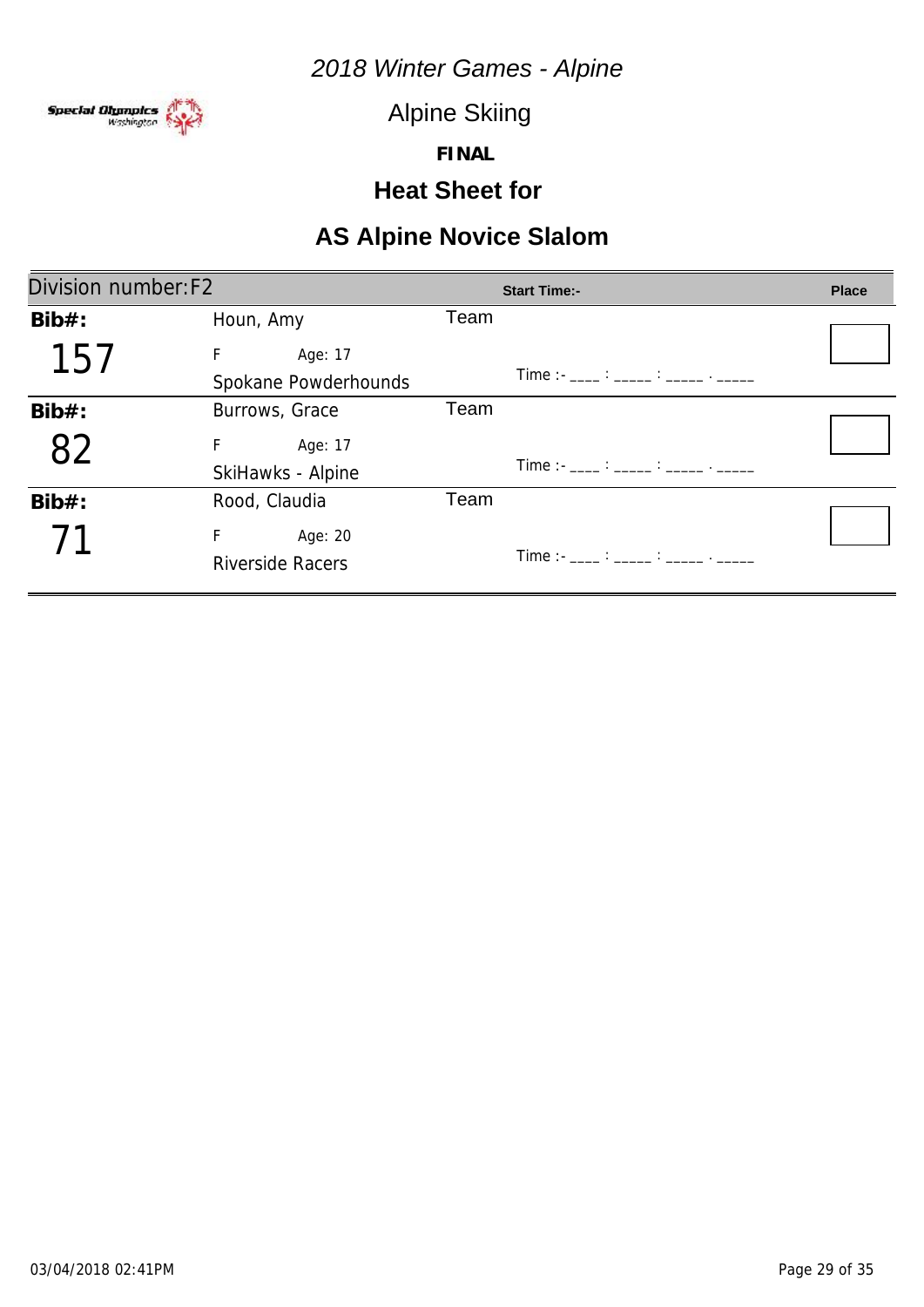

Alpine Skiing

**FINAL**

### **Heat Sheet for**

| Division number: F3 |                      | <b>Start Time:-</b>                                                          | <b>Place</b> |
|---------------------|----------------------|------------------------------------------------------------------------------|--------------|
| $Bib#$ :            | Simpson, Nancy       | Team                                                                         |              |
| 111                 | F.<br>Age: 57        |                                                                              |              |
|                     | SkiHawks - Alpine    | $Time:  \frac{?}{?}$ $\frac{?}{?}$ $\frac{?}{?}$ $\frac{?}{?}$ $\frac{?}{?}$ |              |
| $Bib#$ :            | Shagen, Carolyn E.   | Team                                                                         |              |
| 162                 | F<br>Age: 55         |                                                                              |              |
|                     | Spokane Powderhounds | Time :- ____ : _____ : _____ . _____                                         |              |
| $Bib#$ :            | McDonough, Mary      | Team                                                                         |              |
|                     | F<br>Age: 29         |                                                                              |              |
|                     | SkiHawks - Alpine    |                                                                              |              |
|                     |                      |                                                                              |              |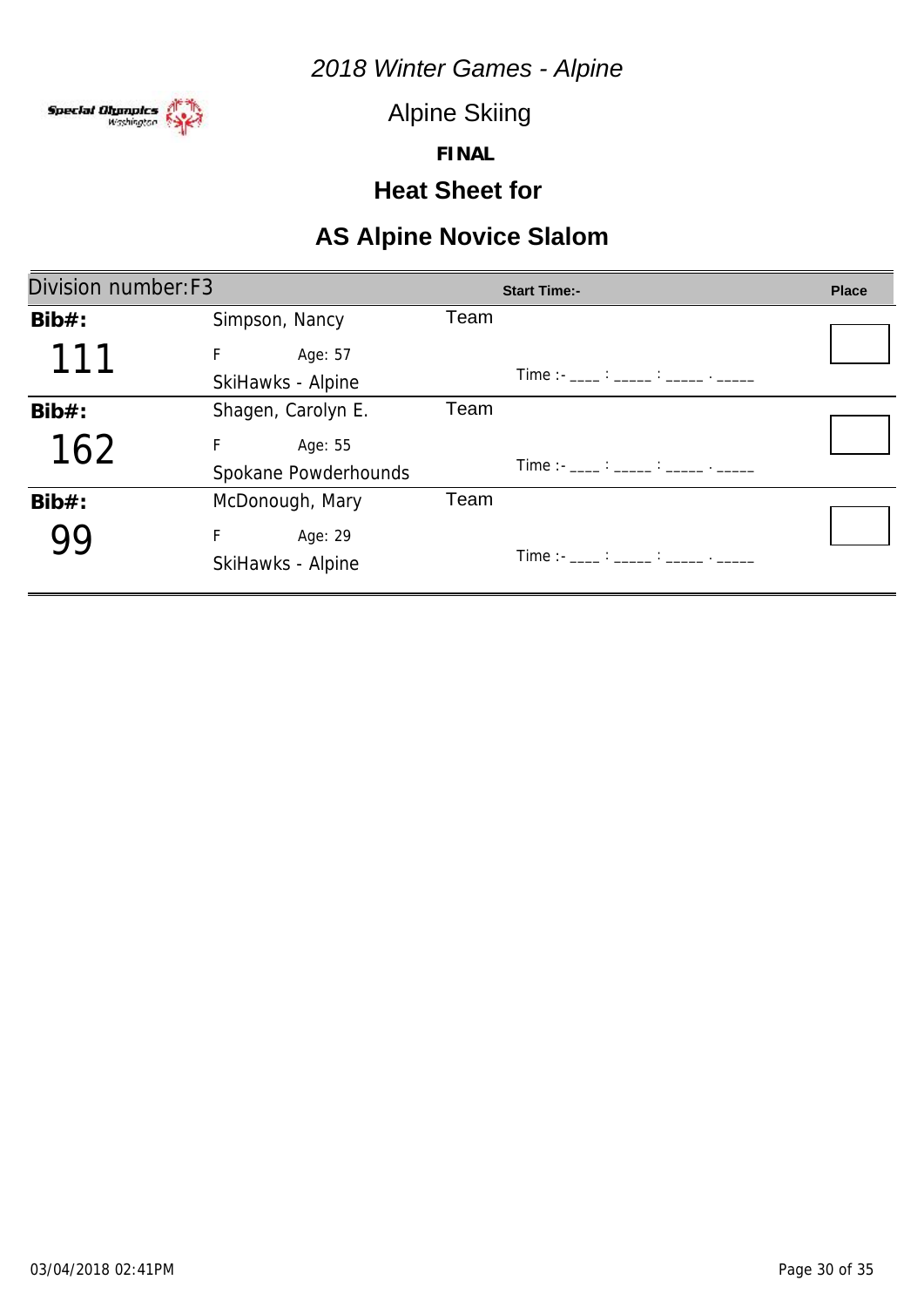

Alpine Skiing

**FINAL**

### **Heat Sheet for**

| Division number: M1 |                                              |      | <b>Start Time:-</b>                                                                                                                                                                                                               | <b>Place</b> |
|---------------------|----------------------------------------------|------|-----------------------------------------------------------------------------------------------------------------------------------------------------------------------------------------------------------------------------------|--------------|
| $Bib#$ :            | Ennis, Robert                                | Геаm |                                                                                                                                                                                                                                   |              |
|                     | M<br>Age: 11                                 |      |                                                                                                                                                                                                                                   |              |
|                     | SkiHawks - Alpine                            |      | $Time: 11.22: 12.22: 12.22: 12.22: 12.22: 12.22: 12.22: 12.22: 12.22: 12.22: 12.22: 12.22: 12.22: 12.22: 12.22: 12.22: 12.22: 12.22: 12.22: 12.22: 12.22: 12.22: 12.22: 12.22: 12.22: 12.22: 12.22: 12.22: 12.22: 12.22: 12.22: $ |              |
| $Bib#$ :            | Taylor, Aarik                                | Team |                                                                                                                                                                                                                                   |              |
| 55                  | M<br>Age: 12<br>Mission Ridge Mountain Lions |      | Time :- ____ : _____ : _____ . _____                                                                                                                                                                                              |              |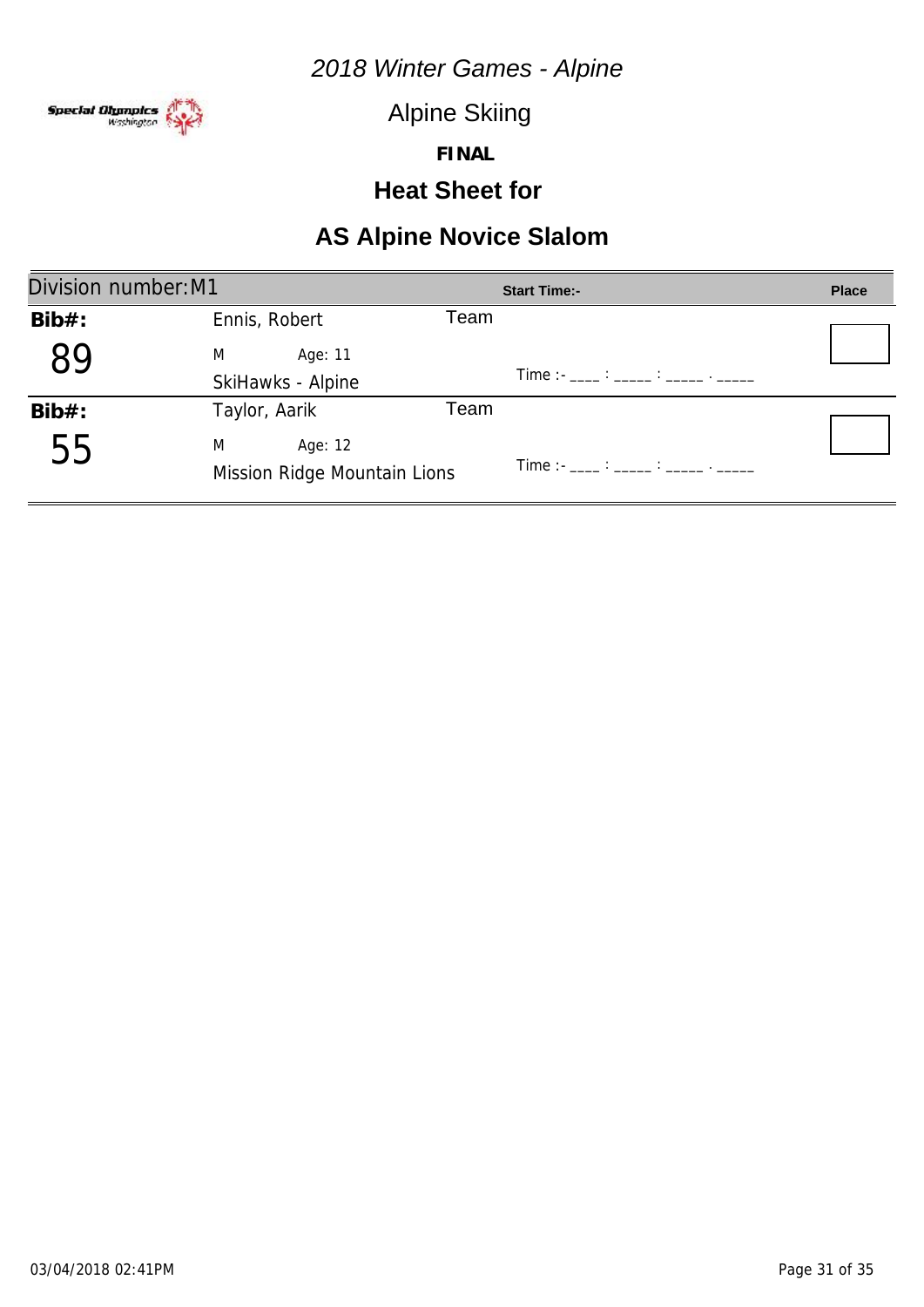

Alpine Skiing

**FINAL**

### **Heat Sheet for**

| Division number: M2     | <b>Start Time:-</b>                  | <b>Place</b>                                                                                 |
|-------------------------|--------------------------------------|----------------------------------------------------------------------------------------------|
| Baird, Jake             |                                      |                                                                                              |
| M<br>Age: 19            |                                      |                                                                                              |
|                         |                                      |                                                                                              |
| Strums, Carter          |                                      |                                                                                              |
| M<br>Age: 16            |                                      |                                                                                              |
| SkiHawks - Alpine       |                                      |                                                                                              |
| Richards, Coe P.        |                                      |                                                                                              |
| M<br>Age: 21            |                                      |                                                                                              |
| <b>Bluewood Bombers</b> | Time :- ____ : _____ : _____ . _____ |                                                                                              |
|                         |                                      | Team<br>Time :- ____ : _____ : _____ . _____<br>Mission Ridge Mountain Lions<br>Team<br>Team |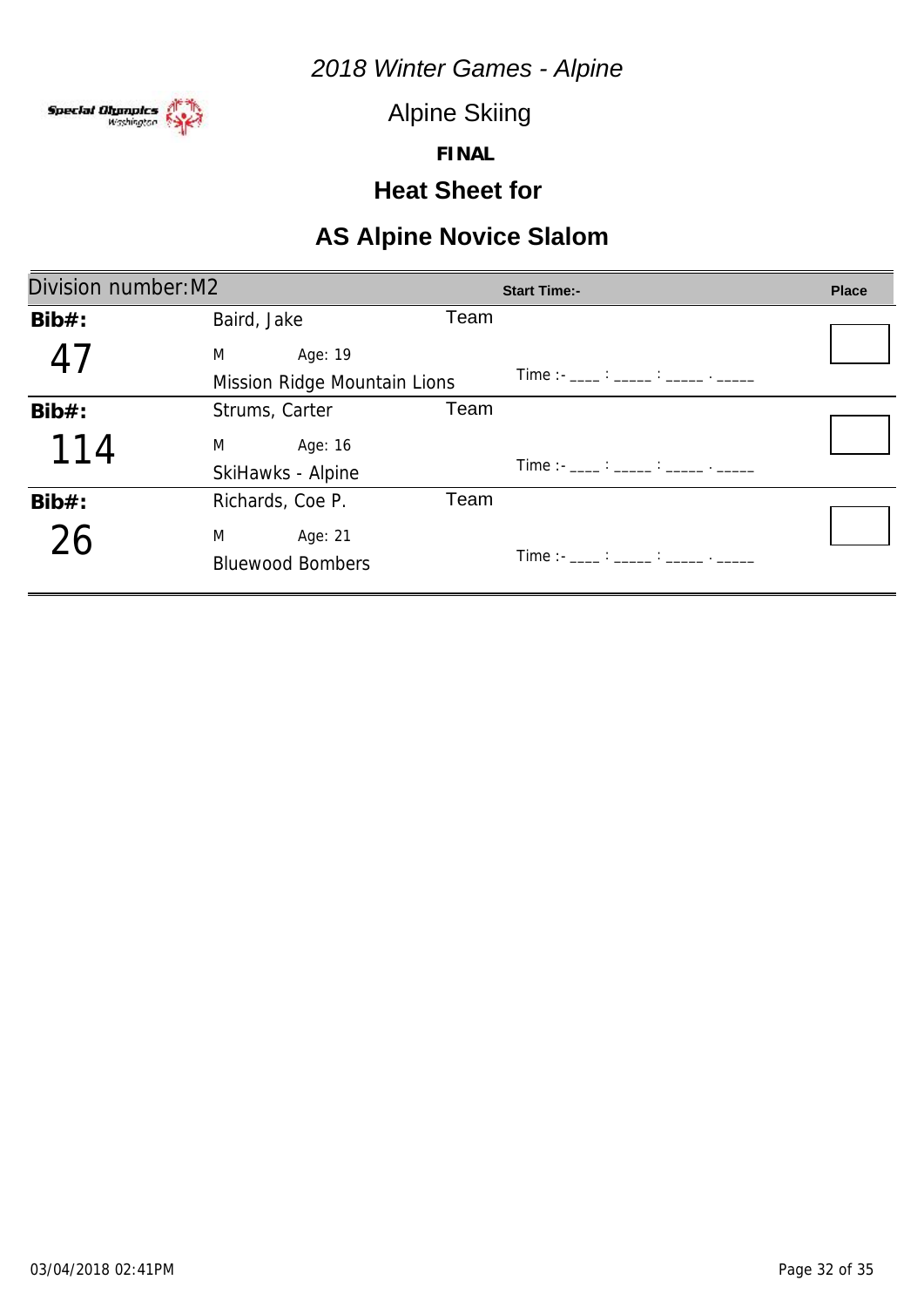

Alpine Skiing

**FINAL**

### **Heat Sheet for**

| Division number: M3 |                      | <b>Start Time:-</b>                                                                                                                                                                                                                                                                                                    | <b>Place</b> |
|---------------------|----------------------|------------------------------------------------------------------------------------------------------------------------------------------------------------------------------------------------------------------------------------------------------------------------------------------------------------------------|--------------|
| $Bib#$ :            | Storm, Kevin         | Team                                                                                                                                                                                                                                                                                                                   |              |
| 113                 | M<br>Age: 48         |                                                                                                                                                                                                                                                                                                                        |              |
|                     | SkiHawks - Alpine    | $Time:  \frac{1}{2}$ : $\frac{1}{2}$ : $\frac{1}{2}$ : $\frac{1}{2}$ : $\frac{1}{2}$ : $\frac{1}{2}$ : $\frac{1}{2}$ : $\frac{1}{2}$ : $\frac{1}{2}$ : $\frac{1}{2}$ : $\frac{1}{2}$ : $\frac{1}{2}$ : $\frac{1}{2}$ : $\frac{1}{2}$ : $\frac{1}{2}$ : $\frac{1}{2}$ : $\frac{1}{2}$ : $\frac{1}{2}$ :                 |              |
| $Bib#$ :            | Donnelly, Jack       | Team                                                                                                                                                                                                                                                                                                                   |              |
| 155                 | M<br>Age: 23         |                                                                                                                                                                                                                                                                                                                        |              |
|                     | Spokane Powderhounds | $Time:  \frac{1}{2}$ $\frac{1}{2}$ $\frac{1}{2}$ $\frac{1}{2}$ $\frac{1}{2}$ $\frac{1}{2}$ $\frac{1}{2}$ $\frac{1}{2}$ $\frac{1}{2}$ $\frac{1}{2}$ $\frac{1}{2}$ $\frac{1}{2}$ $\frac{1}{2}$ $\frac{1}{2}$ $\frac{1}{2}$ $\frac{1}{2}$ $\frac{1}{2}$ $\frac{1}{2}$ $\frac{1}{2}$ $\frac{1}{2}$ $\frac{1}{2}$ $\frac{1$ |              |
| $Bib#$ :            | Halbett, Gavin       | Team                                                                                                                                                                                                                                                                                                                   |              |
|                     | M<br>Age: 25         |                                                                                                                                                                                                                                                                                                                        |              |
|                     | SkiHawks - Alpine    | $Time: 11.22: 12.22: 12.22: 12.22: 12.22: 12.22: 12.22: 12.22: 12.22: 12.22: 12.22: 12.22: 12.22: 12.22: 12.22: 12.22: 12.22: 12.22: 12.22: 12.22: 12.22: 12.22: 12.22: 12.22: 12.22: 12.22: 12.22: 12.22: 12.22: 12.22: 12.22: $                                                                                      |              |
|                     |                      |                                                                                                                                                                                                                                                                                                                        |              |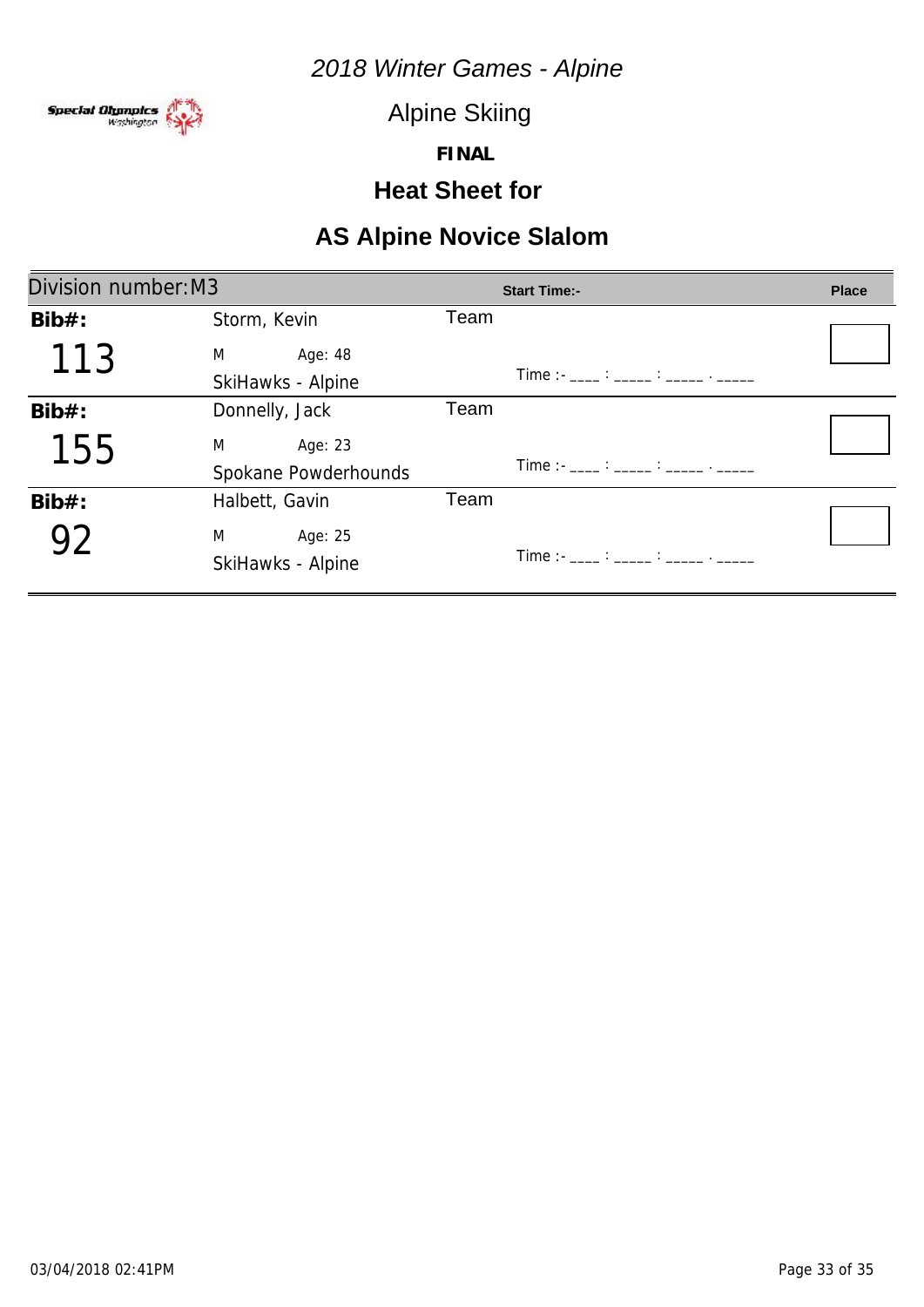

Alpine Skiing

**FINAL**

### **Heat Sheet for**

| Division number: M4 |                      | <b>Start Time:-</b>                  | <b>Place</b> |
|---------------------|----------------------|--------------------------------------|--------------|
| $Bib#$ :            | Shepard, Jeremiah    | Team                                 |              |
| 163                 | M<br>Age: 31         |                                      |              |
|                     | Spokane Powderhounds | Time :- ____ : _____ : _____ . _____ |              |
| $Bib#$ :            | Wilson, Tyler        | Team                                 |              |
| 168                 | M<br>Age: 30         |                                      |              |
|                     | Spokane Powderhounds |                                      |              |